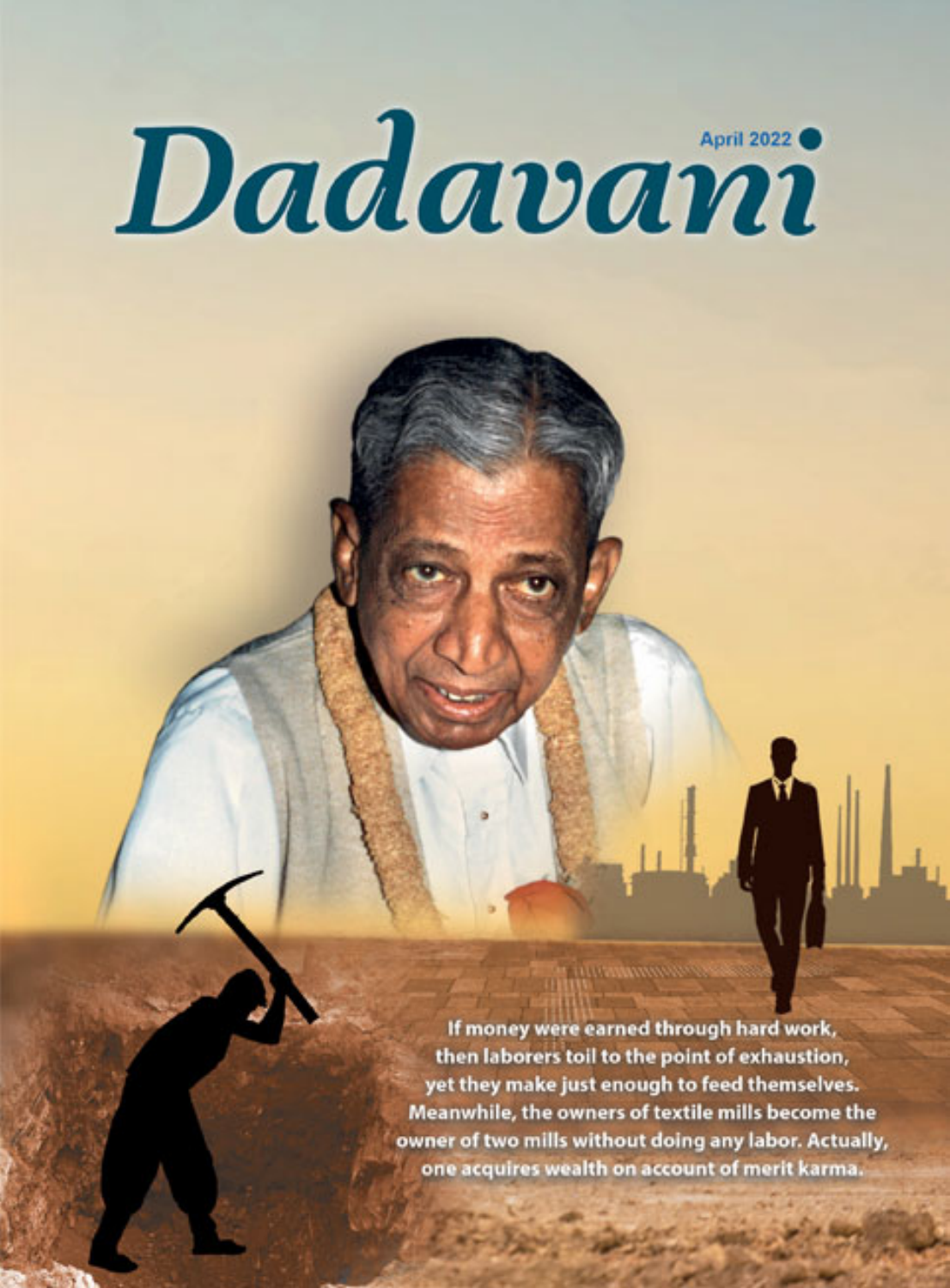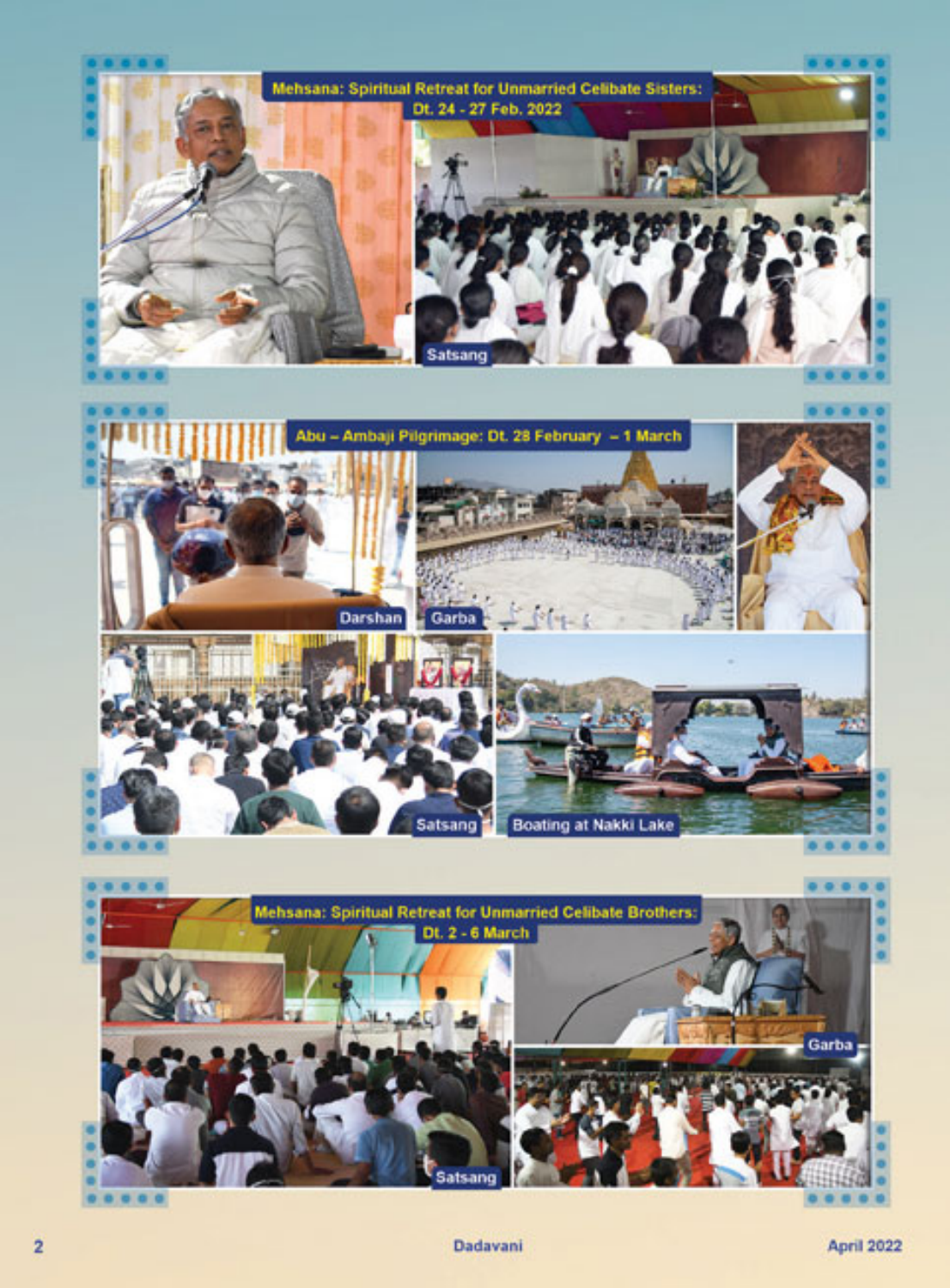**Editor : Dimple Mehta April 2022 Pages - 36**

# **DADAVANI**

#### **Is Money the Main Product or a By-Product?**

#### **EDITORIAL**

Absolutely revered Dadashri has given the ultimate explanations on both the Real and the relative through *Akram Vignan* (the step-less Science of Self-realization). And in this era of the time cycle, if there is one thing that has the greatest predominance, then it is money. Money is said to be the eleventh life force. People of the world have believed money to be everything. 'If I have money, then I can live my entire life peacefully; if I have money, then I will be secure from all sides, and there will be an end to all my miseries.' Believing that their respectability will be maintained only if they have money, people keep running around day and night to earn money.

In worldly life, it is essential to earn money for one's livelihood. However, when there is interest only in money, when there is greed only for money, meaning when one runs after more money than what is required, one forgets what the purpose of this life is! Is this life only for earning money?

Humans are running after the worldly pleasures that are acquired through money, that is not the fault of Lakshmiji [Hindu Goddess of wealth; the personification of money]; fundamentally, it is the fault of where one believes happiness lies. But can money actually give real happiness? In the current edition, Dadashri gives various kinds of understanding to remove the wrong belief, which has set in through societal influence, that there is happiness in money, and to act according to the influence of the *Gnani* (the One who has realized the Self and is able to do the same for others). The various topics covered include: what determines the inflow and outflow of money, the fact that hoarding is a violent intent, the intent to earn money is itself *raudradhyan* (an adverse internal state of being that hurts the self and others), the intoxication of the ego that increases with money, stinginess or greed for money, the greed for money ruins infinite future lives, worldly pleasures that are attained through money results in bondage and the bliss of the Self becomes veiled through them, the wealth that befits a king versus the wealth of liberation, affection towards money versus affection towards God, whether money is actually the 'main product' or a 'by-product'.

To dispel the belief that there is happiness in money, Dadashri says, "Money will come naturally. What is the need to run after it? I have swum out of the ocean of money. I know that having excess money is dangerous." This is because more money turns a person into a laborer. If there is an excess of it, then agitation, restlessness, worries, and enmity will increase.

Whatever is done in order to attain the Self is the 'main product', and as a result of that, the 'by-product' of money comes automatically, free of cost, in worldly life. As a result of the lack of understanding that stems from worldly beliefs, people are chasing after money, but ultimately, when we depart from here leaving the body behind, the money will not come with us. The ardent prayer is that with the understanding of *vitaraag Vignan* (the Science that leads to the Absolute state), the belief that there is happiness in money is destroyed, and the rest of this life is spent on *Purusharth* (progress as the Self) to attain *spashta vedan* (the clear and distinct experience of the Self).

**~ Jai Sat Chit Anand**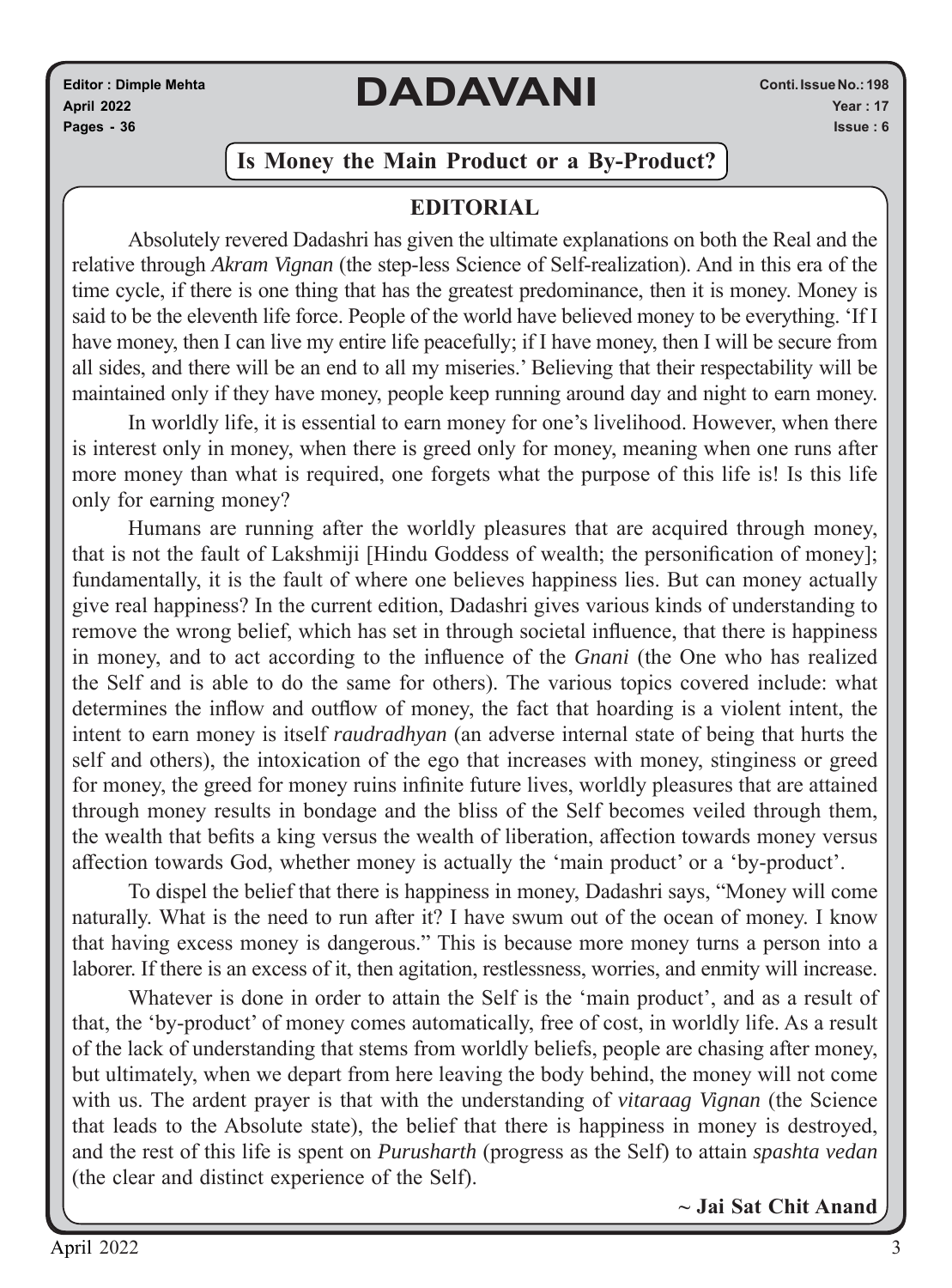#### **Is Money the Main Product or a By-Product?**

*Dadashri has given detailed explanations for this Science in the Gujarati language and He has urged those who want to understand*  its depth fully, to learn Gujarati. While reading these English translations, if you feel there is any sort of contradiction, then it *is the mistake of the translators and the understanding of the matter should be clarified with the living Gnani.* 

*The term pure Soul is used by the Gnani Purush for the awakened Self, after the Gnan Vidhi. The word Self, with an uppercase 'S', refers to the awakened Self which is separate from the worldly-interacting self, which is written with a lowercase 's'. Similarly, the use of You or Your in the middle of a sentence, with an uppercase first letter, or 'You', 'Your' in single quotes at the beginning of the sentence, refers to the state of the awakened Self or Pragnya. Wherever the name 'Chandubhai' is used, the reader should substitute his or her name and read the matter accordingly.* 

*Also, note that the content in round brackets is translation of the word/s preceding the brackets. While the content in square brackets is intended to provide more clarity of the matter preceding the brackets, which is not present in the original Gujarati.* 

*Wherever Dadashri uses the term 'we', 'us', or 'our', He is referring to Himself, the Gnani Purush. The masculine third person pronoun 'he' and likewise the object pronoun 'him' have been used for the most part throughout the translation. Needless to say, 'he' includes 'she' and 'him' includes 'her'.*

*For reference, a glossary of all the Gujarati words is available on: http://www.dadabhagwan.org/books-media/glossary/. Please share any feedback about English Dadavani on engvani@dadabhagwan.org.*

#### **The Belief of Happiness in the Relative Sense**

**Questioner:** Why do we all believe that happiness comes only from money?

**Dadashri:** Actually, the entire world believes that. It is in the relative sense. It is the way of the people. It is in the relative sense. If money brought happiness, then all wealthy people would indeed be happy, but no one is happy.

[The beliefs] 'I will get happiness from this; if I have this, then I will be happy, otherwise I will not be happy'; one has come to believe in this relative happiness, in these relative beliefs. So the tuber of greed starts growing. 'What is accumulated will be useful, won't it! Then I won't have to frequently borrow [money]'; one ends up believing such things. So the tuber of greed increases.

#### **That Belief Started the Calamity**

**Questioner:** Dada, on what basis must one have acquired the tuber of greed in this [life]? What intents (*bhaav*) must he have done?

**Dadashri:** He does it upon seeing others, such as, 'Just look at this person, he has accumulated a lot of money, so now he is the owner of mills and other things, isn't he!' So then he too starts hoarding money. Hoarding gives rise to the tuber of greed; the tuber of greed arises upon seeing that of others.

He believes, 'If I hoard money, then I will get happiness (*sukh*) and I will never have any misery (*dukh*).' However, by hoarding money, he becomes such a greedy person! He becomes a greedy person! One should practice frugality and economy, but one should not harbor greed.

When one has a lot of greed, he keeps accumulating [money]!

#### **To Hoard Is a Violent Intent**

The nature of money is that as it increases, acquisitiveness (*parigrah*) increases.

One should not hoard money; it promotes acquisitiveness. Hoarding money is violence indeed. It hurts others.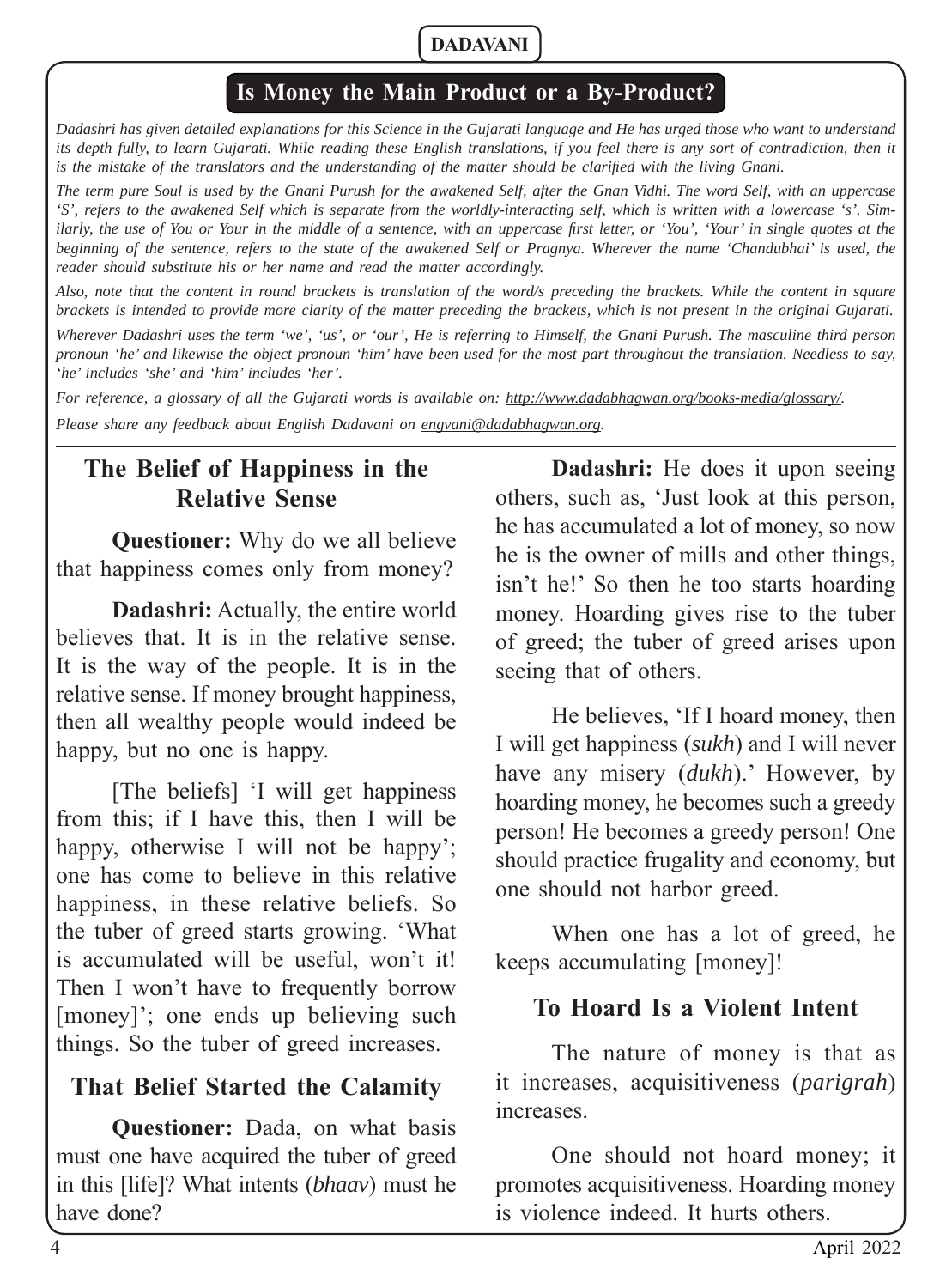**Questioner:** To hoard money is considered violence?

**Dadashri:** It is indeed considered violence. To hoard is violence. It is not useful to other people, is it!

There is violent intent even in greed. What is the violent intent in greed? The money that comes to you gets subtracted from another person, doesn't it? Anger, pride, deceit, and greed are all violent. Is there not a violent intent in engaging in deceit? Are you not doing this to snatch away what the poor person has? Those are all violent intents.

This world persists because of greed. If you like *jalebi* (an Indian sweet) and if someone serves you three of them and serves four to the next person, then interference will arise in your mind! That is indeed greed! One has three saris, yet goes out to purchase a fourth one!

In this *Kaliyug* (the current era of the time cycle, which is characterized by a lack of unity in thought, speech, and action), a person ruins his life by having greed for money. By harboring *aartadhyan* (an adverse internal state of being that results in hurting the self) and *raudradhyaan* (an adverse internal state of being that hurts the self and others) while in the state as a human, one loses the life-form as a human [in the next life]. We have come having enjoyed the luxuries of grand kingdoms and royalty. It was not as though we were beggars; however, these days, people's minds have become like that of beggars. So it [the mind] keeps demanding, 'I want this and I want that!' Otherwise,

for the person whose mind is content, even if you don't give him anything, the royalty [nobility and dignity] of the mind remains. Money is something that directs one's vision towards greed. Money is something that increases enmity. The further away you can stay from money, the better it is. And if it is spent, then it is better that it is spent towards a noble cause.

#### **What Is the Reason for the Inflow** and Outflow of Money?

**Questioner:** Money is a temporary thing, but one cannot live without it, can he? One needs money before he sits in a car [to go somewhere]!

**Dadashri:** Just as people cannot live without money, to earn money or not earn money isn't in one's control! If money were earned through hard work, then laborers toil to the point of exhaustion, yet they make just enough to feed themselves. Meanwhile, the owners of textile mills become the owner of two mills without doing any labor.

'We' know the reason behind the inflow of money and the outflow of it. Money does not come through effort, or by employing the intellect or engaging in trickery. How is one able to earn money? If money could be earned through honesty, then our ministers wouldn't get even four annas (a former Indian currency unit that is equivalent to 1/16th of a rupee) worth! Money is actually earned through merit karma (*punya*). Even if a person is crazy, he will still keep earning due to merit karma.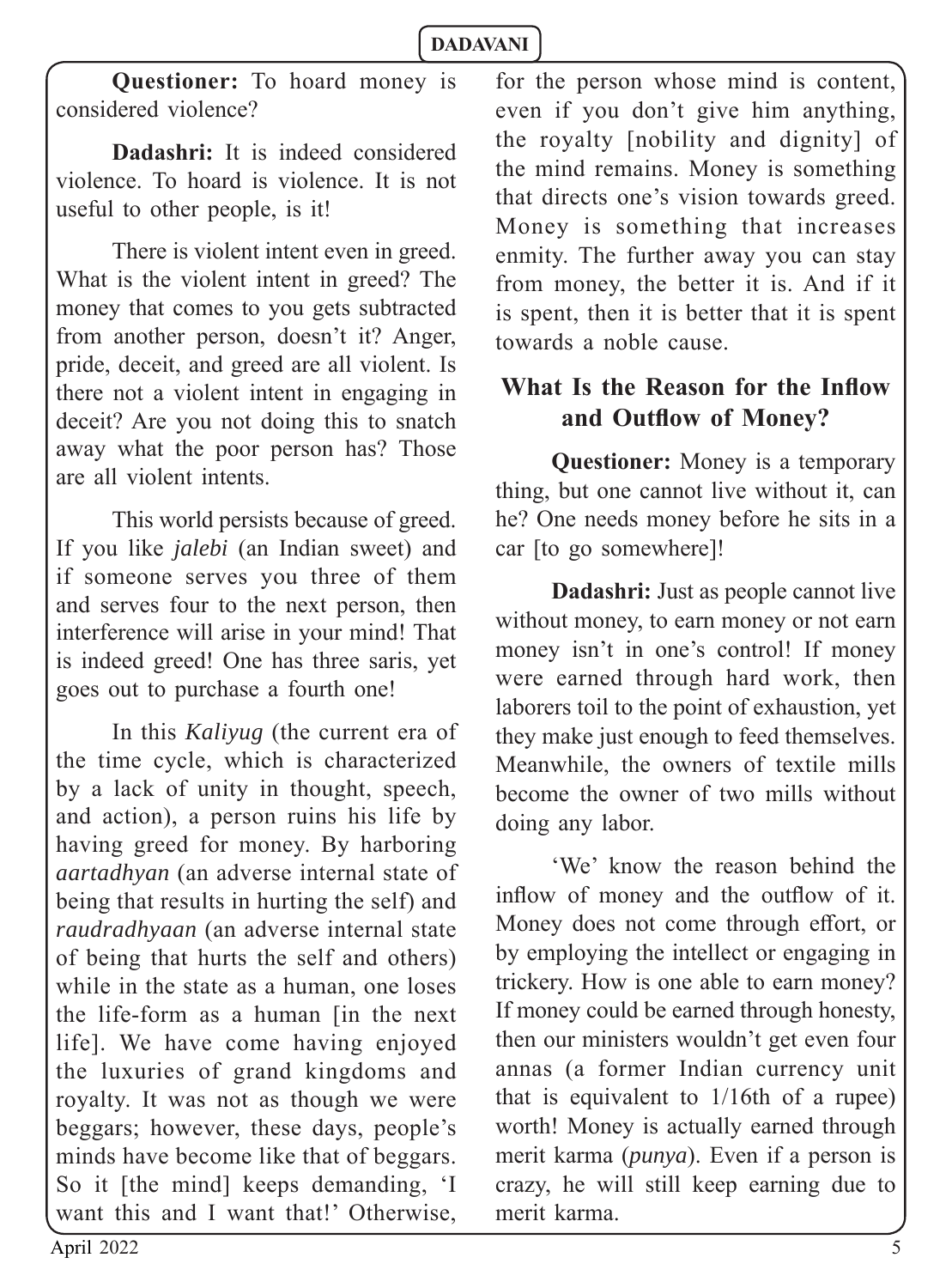## **The Inflow and Outflow of Money Is Based Only on One's Karmic Account**

Just as dirt continues to build up on one's hands, wealth also keeps coming in each person's hands based on his karmic account. For the one who becomes blinded by greed, all the directions become closed off for him. He cannot see anything else. There is a businessman whose *chit* (inner component of knowledge and vision) is in his business and in trying to make money all day long. His sons and daughters skip college to go out elsewhere. Is the businessman going and checking on them? Hey, you keep earning money, whereas at home, it is going down the gutter! 'We' speak very candidly, only for his benefit.

Money is dirt on the hand; it will come naturally. If you are to earn fifty thousand, seven hundred, five rupees and three annas this year, then you will never earn anything other than that. And the appearance that a lot of money is coming in ends up bursting like a bubble. But only the amount that is in your karmic account will remain. Say there is half a pot of milk, and you light a fire and put the pot on top of it. Once the milk boils over, it overflows, but does the pot remain filled to the top? The milk that has boiled over does not remain filled to the top. So however much money there is in your karmic account, only that much money will remain. Therefore, money keeps coming on its own. I have become a *Gnani* (One who has realized the Self and is able to do the same for others), I do not have even a single thought related to worldly life, but even then, the money continues to flow in! It comes on its own for you too, but you are compelled to work. What is mandatory for you? It is work.

#### **Attach a Belt to the Engine and Get Work Out of It**

What business do you do?

**Questioner:** I have a shop that sells ready-made garments.

**Dadashri:** Why are you doing this business?

**Questioner:** For profit, isn't it!

**Dadashri:** Why do you want to make a profit?

**Questioner:** For my stomach [for sustenance].

**Dadashri:** Why are you doing it for your stomach?

**Questioner:** I don't know the answer to that.

**Dadashri:** Hence, all these earnings are being made to fill 'petrol' in the stomach. What is that the equivalent of?

All these engines are running; they are filled with petrol to keep them running. They are filled with petrol and are kept running. That is what everyone does. Are you doing the same, too? But why do you have to keep the 'engine' running, at least tell me that much! Don't you have to do something worthwhile internally? All these people have kept their 'engines' running, but why did you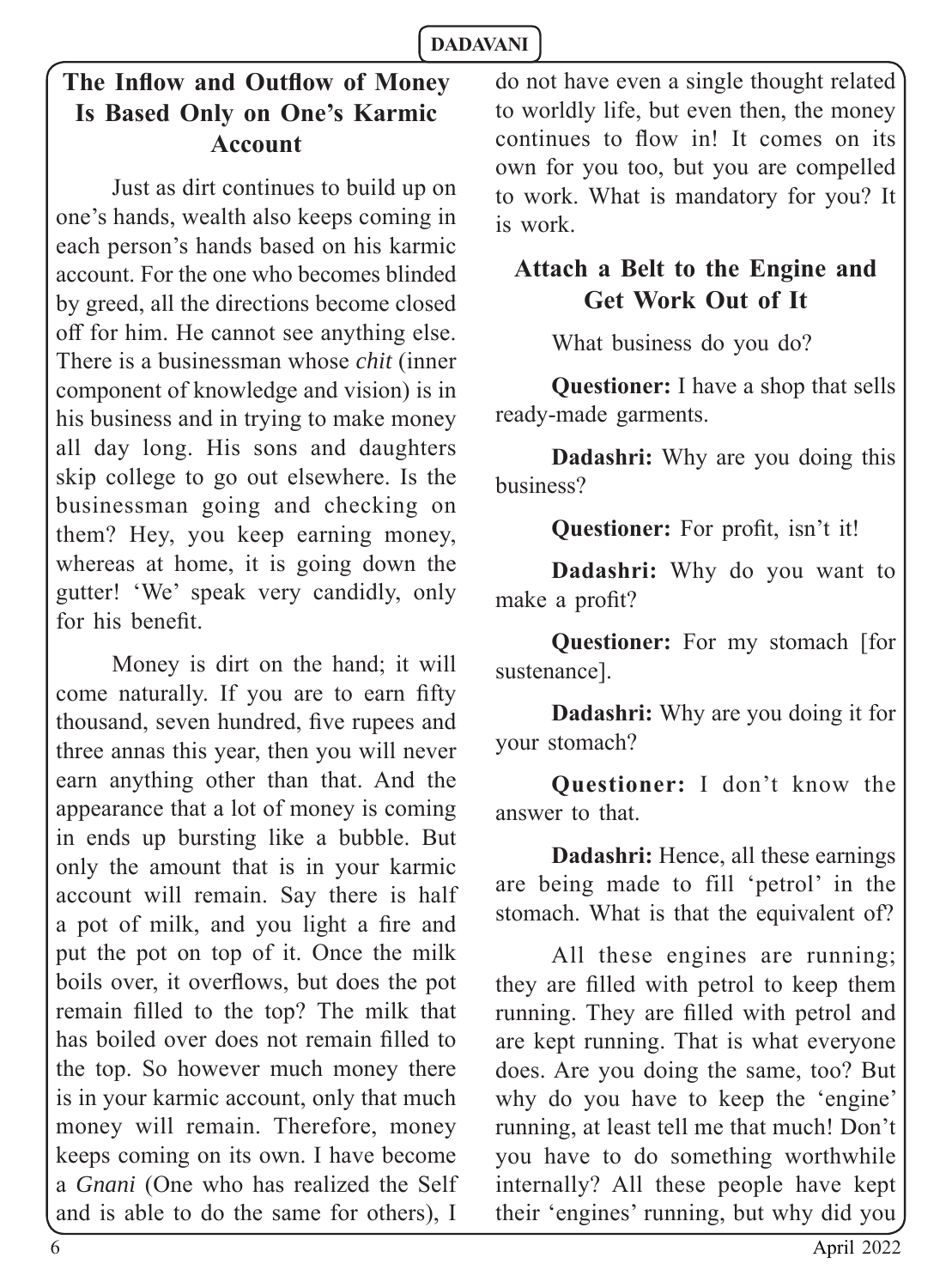keep it running? Don't you at least have to think about filling expensive 'petrol' in the engine to keep it running? Is all of this for the purpose of showing off to other people?

**Questioner:** This is all for the purpose of looking after oneself.

**Dadashri:** One has to attach a belt to the engine to get some work out of it. So the work can be extracted from that [the engine], but why do we run the engine in this case [of the body]? You keep on running it; that is all! Defecating and eating, defecating and eating, defecating and eating; that is all!

**Questioner:** The body needs to eat and drink, doesn't it?

**Dadashri:** Is that so? It is only if you do this that you will get food and drink, otherwise you won't get it, is that so? And why do you need to eat and drink?

**Questioner:** To sustain the body.

**Dadashri:** Yes, but why do you need to sustain the body? There has to be some reason for it, doesn't there? You run a business in order to eat, for maintenance. Maintenance for the purpose of sustaining the body, so what is the purpose of sustaining the body?

**Questioner:** It is to exhaust the karma that was bound in the past life.

**Dadashri:** Is it just for that? That is done by dogs, cows, and buffaloes too. And because you have been born in India as a human being, the purpose is that of *moksha* (ultimate liberation from the worldly cycle of birth and death).

The purpose of being born in India as a human being is for the attainment of *moksha*. Our lives are meant solely for this. If you maintain this as your goal, then whatever you end up achieving, so be it. But you should have a goal, shouldn't you? Eating and drinking is for this purpose. Do you understand? What is the purpose of living life? Is it only for earning money? Every single living being is in search of happiness. This life is meant to be lived in order to know how to become free from all miseries. In this, you need to seek out the path to *moksha*. All of this is for the path to *moksha*.

## **One Has an Untimely Death by Chasing After Money**

Do you have dreams about money, day and night?

**Questioner:** The dream does not come, but I do indeed have the desire for such a dream.

**Dadashri:** So, if someone is in difficulty and he comes to ask you for a hundred rupees, then what will be your plight? 'Oh Lord, what if my savings decrease?' Does that happen to you? This money is indeed for spending. It is not as though it is going to come along with you [when you die]. If it were the case that it would come along with you, then these *Vaniyas* (the caste of merchants, moneylenders, and traders in traditional Indian culture) are very intelligent, but go and ask those who belong to your caste; has anyone taken it along with him? Perhaps they must have hidden it in their pockets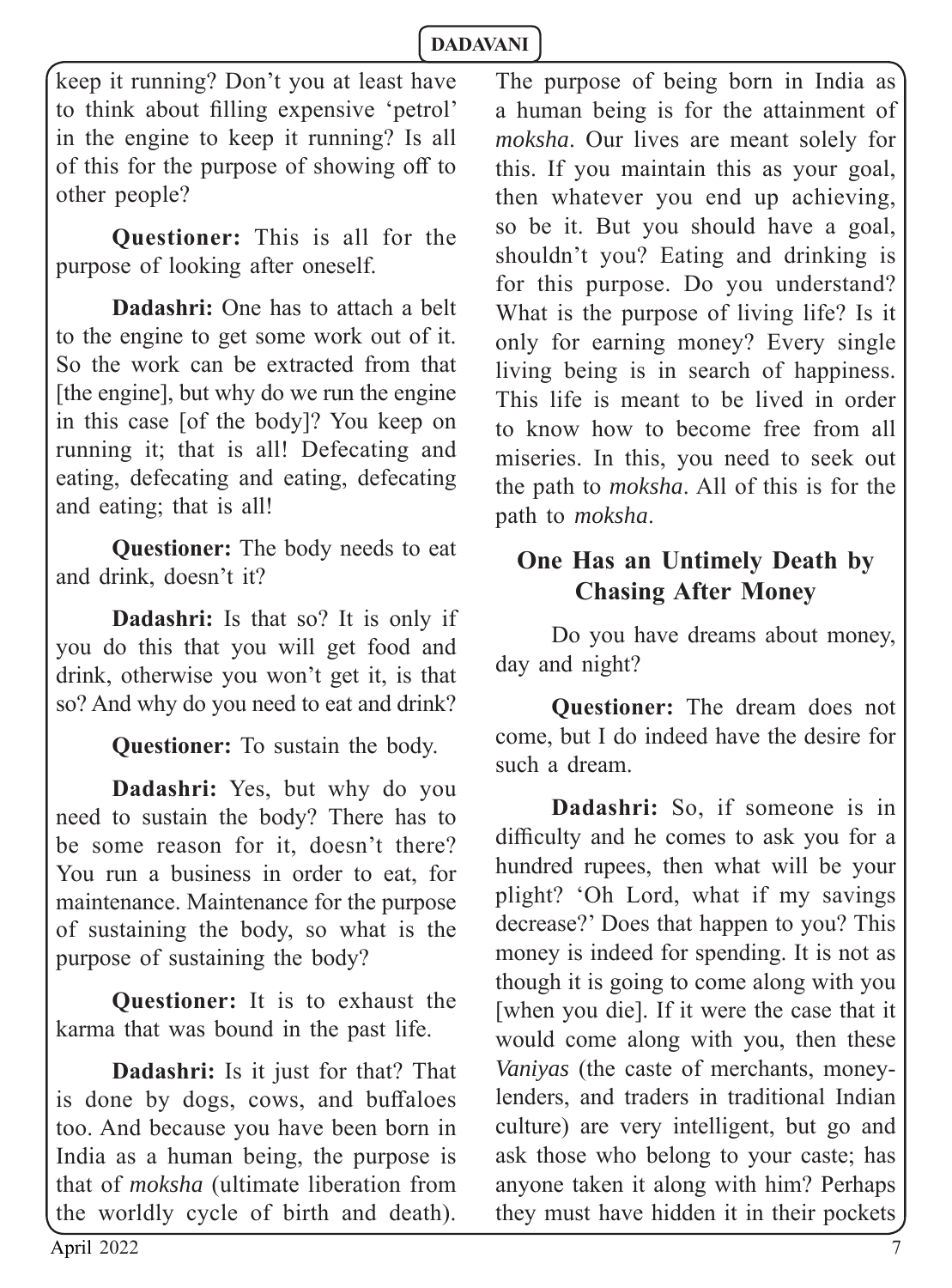and taken it with them? If it were possible to take money along [to the next life], then we would even meditate on it, but no one is going to take it along, is he?

**Questioner:** Then why are the inner tendencies of every human being directed towards acquiring money?

**Dadashri:** They keep doing it by observing others. One keeps feeling, 'He is doing this, and I got left out.' Secondly, he has in his mind, 'If I have money, then everything else will follow. Everything is acquired through money.' However, he doesn't know the other law, of on what basis one acquires money. Just as if one has a healthy body, then he is able to sleep; similarly, it is when the mind is healthy that money is acquired.

**Questioner:** Nevertheless, these days, nobody wants *moksha*; they want only money.

**Dadashri:** That is certainly why the Lord has said these [human beings] die the death of an animal. The way animals such as dogs and donkeys die, these human beings die in a similar fashion; they have an untimely death. They die chasing after money!

#### **Are You Going to Take Anything With You?**

You will have to understand the facts, won't you? How long can this insincerity go on? And there is a dislike towards externally-induced problems. This human body is meant for becoming free from externally-induced problems, it is not just for earning money.

Whose house is this? Is it your own? Such a big house?

#### **Questioner:** Yes.

**Dadashri:** How many people are there [living in this house]?

#### **Questioner:** Four.

**Dadashri:** There are only three other people in this empty house? The second and third floor remain vacant, do they? And how many bathrooms are there?

**Questioner:** Five; that is the only place where there is peace.

**Dadashri:** Where there was a place that would lead to a little dispassion towards worldly life, people found a way to remove that dispassion. In this era of the time cycle, that was the only place that would lead to dispassion towards worldly life, which they effortlessly removed. Where there was a place for some dispassion to arise towards worldly life, people indeed sleep there, after smoking a cigarette!

**Questioner:** People have built luxurious toilets costing two hundred thousand rupees!

**Dadashri:** I too have seen this in Mumbai! Those very people have shown me, "Dada, we have built [the toilet] like this." I tell them, "So be it, what's done is done. Forget about that now. This is done for the present. But tell me, what have you done to take over there [to the next life]? You have created a 'safe-side' for here, but what about for taking over there?"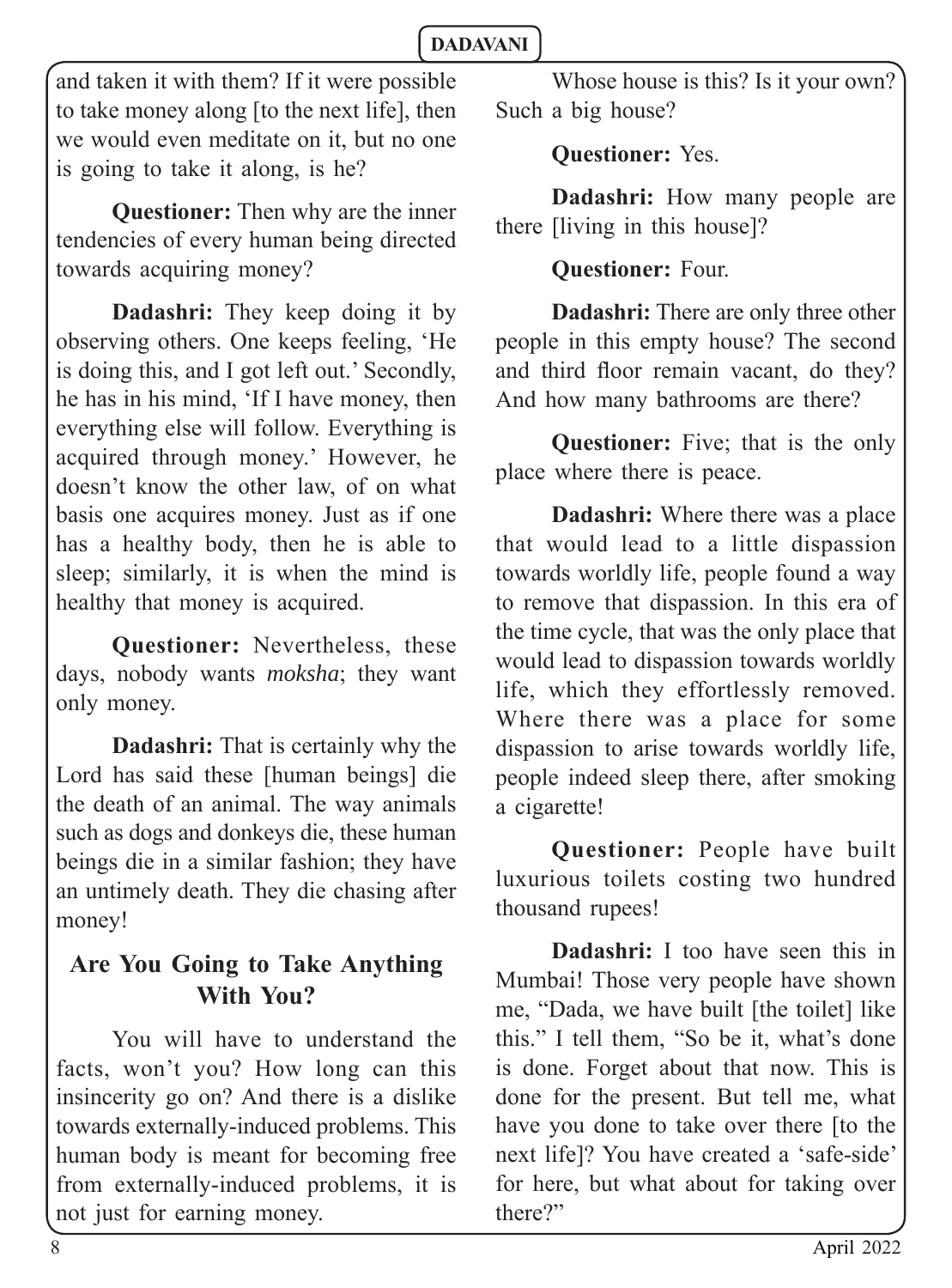## **Unfolding Merit Karma That Binds Demerit Karma**

**Questioner:** Where does such money come from?

**Dadashri:** All those people with tremendous merit karma (*punya*) indeed have abundant money, don't they?

**Questioner:** It is not always the case that people with tremendous merit karma have money.

**Dadashri:** But people with a lot of demerit karma (*paap*) don't have money.

**Questioner:** These days, only people with a lot of demerit karma have money.

**Dadashri:** It is not with people who have a lot of demerit karma. Let me explain this to you properly. Understand what I am saying just once; without unfolding merit karma, not even a single rupee would touch you. Not even that from the black market [illegally acquired money], nor that from the white market [legally acquired money]. Without merit karma, not even stolen money would come your way. However, that is the unfolding of merit karma that binds demerit karma. That eventually leads to [the binding of] demerit karma. That merit karma itself takes one to a lower life-form.

When dishonest money is acquired, it incites bad thoughts, such as, 'Whose can I enjoy?' All day long, thoughts arise about adulterating goods. That takes one to a lower life-form. One does not enjoy his merit karma and he goes to a lower life-form. Instead of that, unfolding demerit karma that binds merit karma is better; one may face difficulty in purchasing the groceries today, but at least he worships God all day long. And if one has the unfolding of merit karma that binds new merit karma, then he enjoys the unfolding merit karma and charges new merit karma.

## **One Cannot Receive Pleasures Without Merit Karma**

**Questioner:** For those who receive worldly pleasures, what kind of karma must they have bound to receive that?

**Dadashri:** If happiness is given to someone who is unhappy, then merit karma gets bound through that, and you will receive similar happiness in return. If you hurt someone, then you will get hurt. Give that which you find agreeable.

There are two types of merit karma. With the first type of merit karma, one receives worldly pleasures, and the second type of merit karma is one that leads to the attainment of true freedom.

## **It Will Carry On Even After One's Death…**

If there were happiness in the home, then no one would seek *moksha*, would they! As it is, worldly life is indeed the way it is, but you at least get to eat two times a day, don't you! You get a shirt to wear, don't you!

**Questioner:** But I don't have the happiness of having money.

**Dadashri:** You at least get food to eat, don't you! In Mumbai, everyone is chasing after money. Everyone has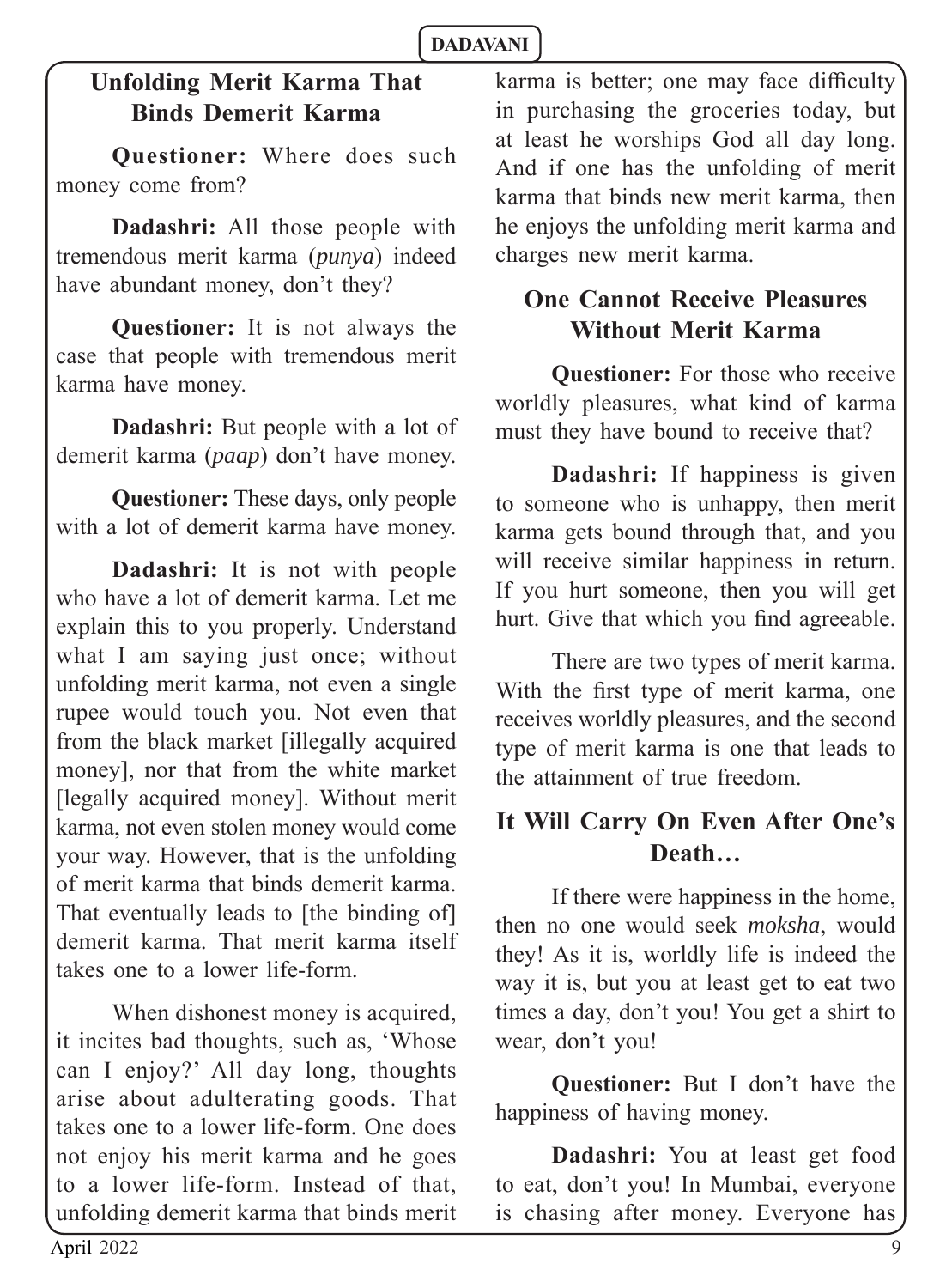the desire for wealth, don't they! You should be satisfied. You will get it if it is in your karmic account. You will not get anything outside of what you have brought in your karmic account, will you? How much money do you want to accumulate?

**Questioner:** I want keep accumulating it until the end of my life.

**Dadashri:** But then you cannot take anything with you [when you die], so who would do such frantic running around?

**Questioner:** When we were born, was it as though we brought anything along with us?

**Dadashri:** That's precisely it; we do not bring anything with us and we do not take anything with us. That natural law is good; otherwise, people wouldn't sleep even at night. The shops would be open even at night and the electricity would get used the entire night.

If you understand these two statements, then no problems will remain:

'*Janma pahela chaalto ne mooah peechhe chaalshe*, *Atke na koi di vyavahaar re*, *Sapeksh sansaar re…*'

 'Worldly life carried on before one's birth and it will carry on after one's death, Worldly interactions will never stop, Worldly life is relative…'

'*Janma pahela paaranu ne mooah peechhe laakada*, *Sagaavahala rakhashe taiyaar re*, *Vachche gaadhha janjaal re*...'

'Before one's birth there is a crib, and after one's death there is firewood for cremation,

The loved ones will keep it ready, In between, there are excessive worldly troubles…'

This is a point that all those with sharp intellect have to accept, isn't it!

## **What Is the Standard for the Necessities of Daily Living?**

Even the worries one has arise upon seeing what the neighbors have. "Our neighbor has a car and we don't!" Hey, how much is of necessity for daily living? You should decide one time what your necessities are. For example, there should be enough to eat and drink in the home, a house to live in, enough money to run the household. You will definitely get that much. However, if the neighbor has deposited ten thousand in the bank, then it keeps gnawing at you within. This is actually what leads to misery. The mortal one invites misery upon himself. Once a landlord had come to me and he started asking me, "How much does a person need to sustain a livelihood? I have about four hundred acres of land, a bungalow, two cars and a significant bank balance as well. So how much should I keep?" I replied, "Look dear fellow, the assessment of how much each person needs to sustain his livelihood should be estimated based on the amount of wealth that existed at the time of his birth. Now you decide on your standard [of living] based on that. That is indeed the genuine rule. Everything beyond this is considered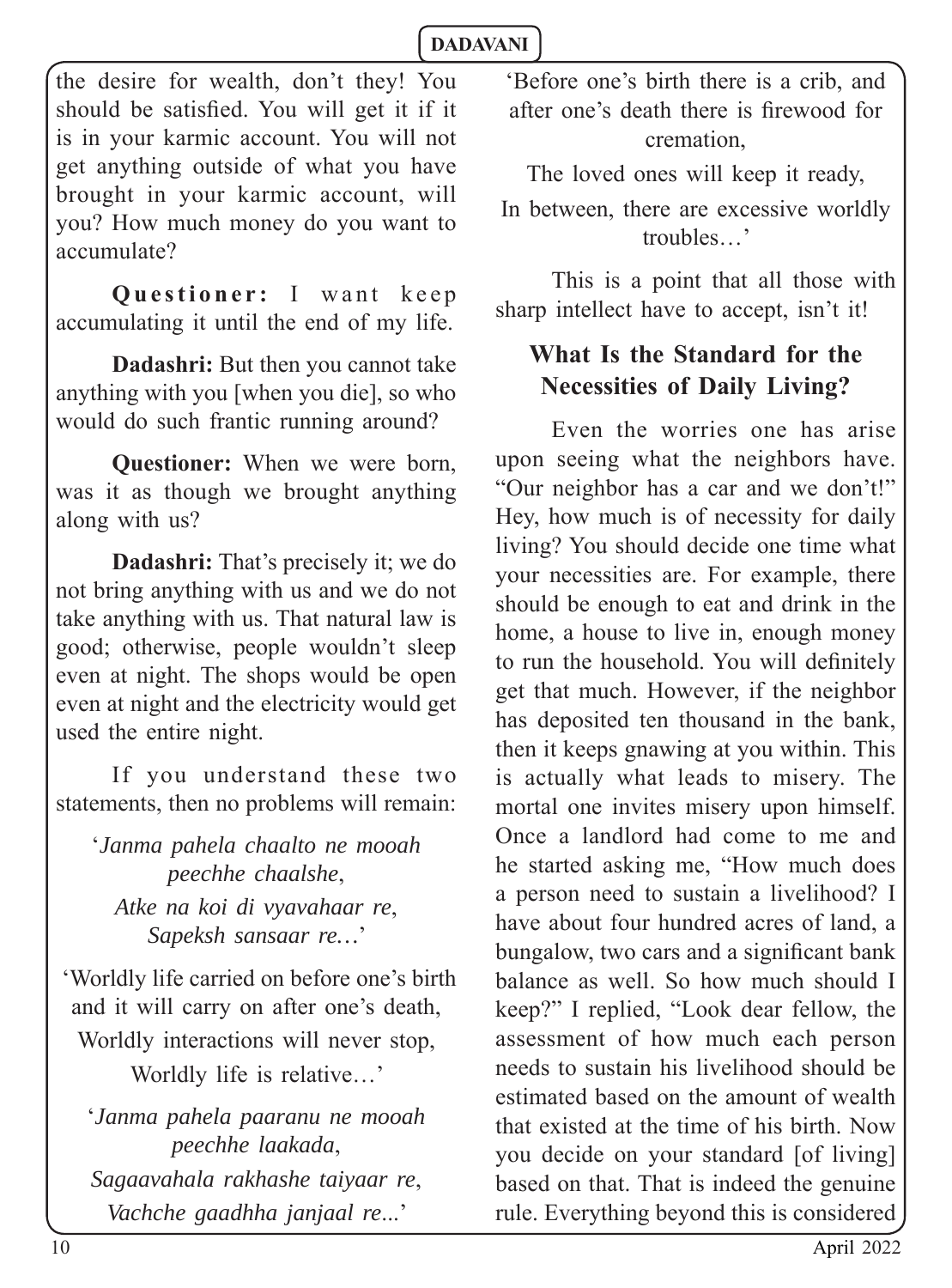excess, and that which is excess is poison, you will end up dying!"

## **Money Also Comes Without Thinking About It**

Once, a man had come here. The poor man incurred a loss in his business every month; he kept worrying about money. I told him, "Why are you talking about money? Stop thinking about money." From that point on, his money started increasing. He started making a profit of thirty thousand rupees every month. Otherwise, before, he would incur a loss of twenty thousand rupees. Should one be thinking about money? Lakshmiji [Hindu Goddess of wealth; the personification of money] is considered God's wife. Should you even be thinking about her?

Until what point will you have obstacles towards money? It is as long as you have the desire to earn it. When you become inattentive towards money, it will come to you in abundance.

Isn't it necessary to eat? Isn't it necessary to go to the toilet? Likewise, money is also necessary. Just as one goes to the toilet without having to remember to do so, money also comes without having to remember it.

## **What Is Necessary?**

**Questioner:** Without money, there are no resources, and money is required to obtain resources. So without the means of money, when will I attain the knowledge I hope to attain? So does it not seem as though money is the foremost means to attend the school of knowledge?

**Dadashri:** No, money is not a means whatsoever. Not only for knowledge, but it is not a means in any way whatsoever. If there is anything that is not necessary in this world, then it is money. It seems to be a necessity because of illusion and a lack of understanding; that is why people have ended up believing that. What is of necessity? The first thing that is of necessity is air. If there is no air, then you will say, "No, air is of necessity.' This is because one will die without air. No one has been observed to die from the lack of money. So to say, "Money is a necessary resource," that is all madness. This is because the owner of two textile mills also wants money, the owner of one mill also wants money, the secretary of the mill also wants money, the laborer working in the mill also wants money; so then who is the happy one amongst all these people? As it is, the widow cries, the married woman cries, and the woman with seven husbands also cries. When the widow cries, we can understand that; after all, her husband has died. However, [when you ask] the married woman, "Why are you crying?" She will reply, "My husband is immoral." And the woman with seven husbands will not even say a word! The same is the case when it comes to money. So why are you running after money? Why did you get trapped in this?

## **Excess Money Turns a Person Into a Laborer**

Money turns a person into a laborer. If excess money is acquired, then a person becomes like a laborer.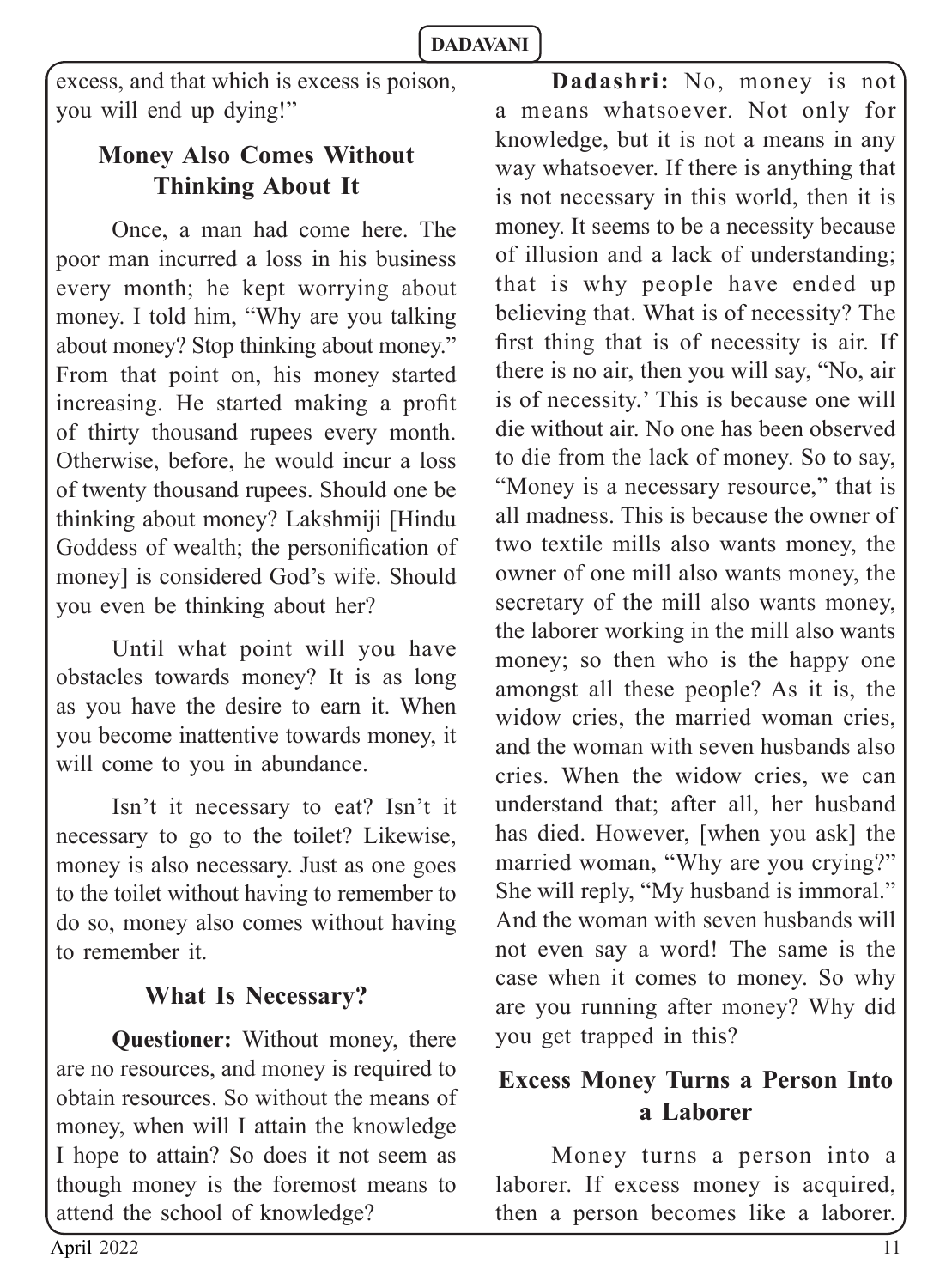This gentleman has a lot of money, but at the same time, he is also very generous, so that is fine. Otherwise, he would indeed be considered a laborer! And he would toil all day long; he would neither be concerned about his wife, nor about his children. He would not be concerned about anyone; he would only be concerned about money. So money gradually turns a person into a laborer, and later takes him to the animal lifeform. This is because this is the unfolding of merit karma that binds new demerit karma, isn't it! If it is the unfolding of merit karma that binds new merit karma, then there is no issue. It is considered the unfolding of merit karma that binds new merit karma if in the course of the entire day, one only needs to put in effort for just half an hour. He puts in effort for half an hour and all the work carries on steadily, with ease.

This is how the world is. In it, there are those who enjoy and there are also those who work hard, there is a mix of everything. Those who work hard believe 'I am the one doing it.' They have that kind of ego. Whereas the one who enjoys does not have that ego. Instead, they derive the pleasure of being in the state as the enjoyer. The ones who work hard indulge in the pleasure that arises from doership.

One wealthy man requested me, "Please say something to my son! He doesn't want to work hard. He is enjoying with ease." I told him, "There is nothing to be said at all. He is enjoying the share of his own merit karma; why

would we interfere in that?" So the man said to me, "Don't you want to make him wise?" I replied, "The one who enjoys in this world is considered wise. The one who wastes things is considered mad, and the one who keeps toiling away is considered a laborer." However, the one who toils derives the pleasure of the ego, doesn't he! He goes out donning a long coat, so people start exclaiming, "The gentleman has come, the gentleman has come"; that is more than enough. Whereas the one enjoying is not interested in being greeted or anything like that. For them, it is, "I will enjoy what I will, that is all!"

That which is currently there cannot be considered money at all. This is actually money that comes from the unfolding merit karma, which binds new demerit karma! It is the unfolding of merit karma that was bound by doing penance in a state of ignorance; it is merit karma that was bound because of that. The result of that has come, money has come as a result of it. This money makes a person crazy and foolish. How can this be considered happiness at all? Happiness is that in which not a thought about money arises. For 'us', the thought of whether or not there is any money in the pocket arises about once a year!

#### **Questioner:** Does it feel burdensome?

**Dadashri:** No, 'we' never have any burden. But 'we' do not have such thoughts at all! Why have such thoughts? Everything is ready and waiting. Food and drink appear on your dining table, don't they?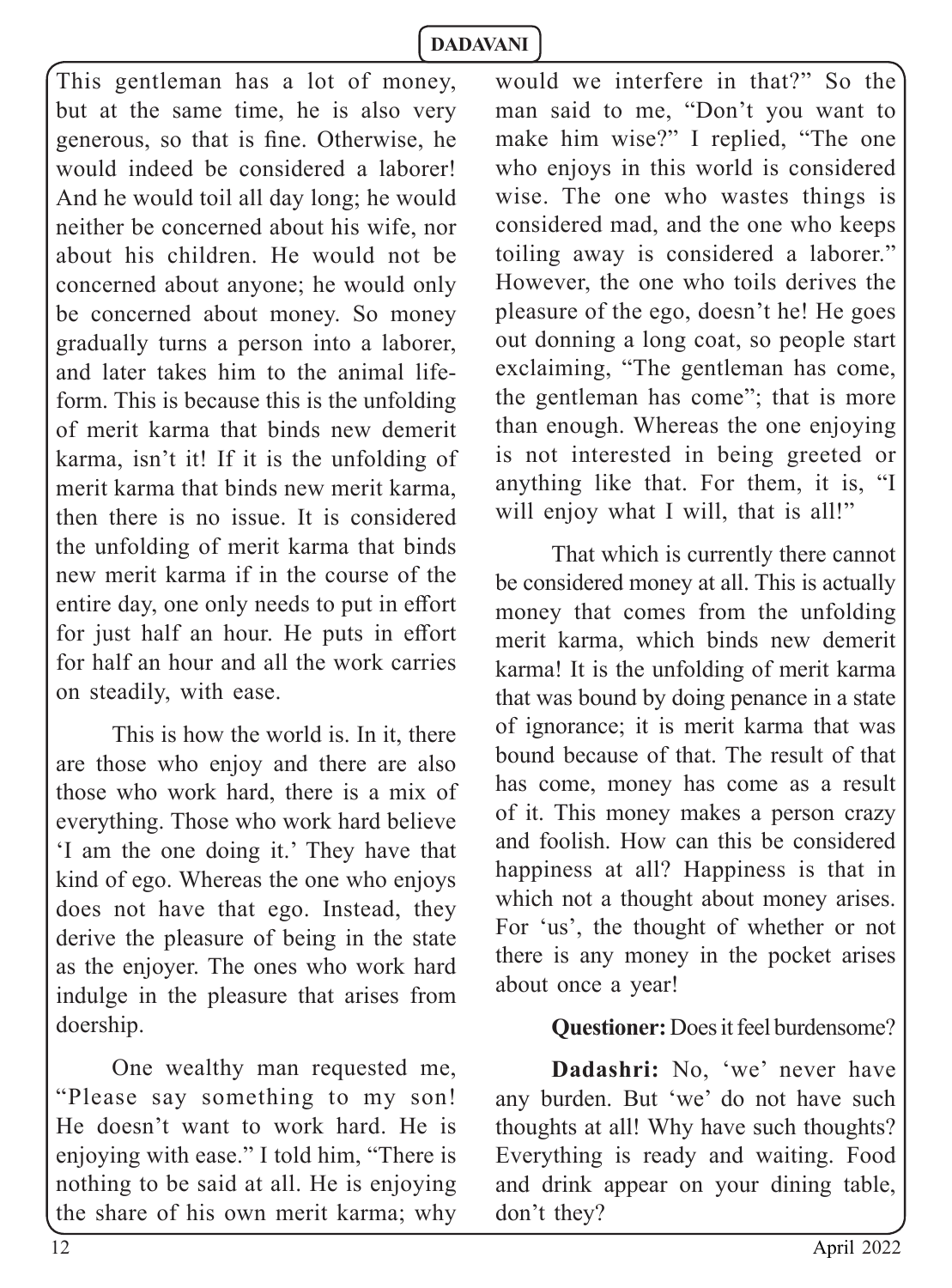## **To Think About Money Is a Bad Habit**

To think about money is a bad habit of a kind. What kind of a bad habit is that? Suppose a person has a very high fever and you give him steam to bring down the fever. Because of the steam, he will sweat a lot. But then if you give him steam and make him sweat like that every day, then what state would he end up in? The person thinks, 'It was very beneficial to me that one day, my body became light, so now I want to make this a daily habit.' But what would happen if he were to take steam and sweat it out every day?

**Questioner:** All the water in his body would evaporate.

**Dadashri:** Then he would become [like] wood. It's like the onions they lay out to dry, isn't it? So, thinking about money is the equivalent of that. Just as sweat comes forth in portion, money indeed flows in in portion. You should continue doing your work. Don't be negligent in your work. The money will keep coming in. You should not have thoughts about money, such as, 'This much should come in or that much should come in,' or 'It is good if it comes.' You should not think like that. Lakshmiji becomes offended by this. I meet Lakshmiji daily, and I ask her, "Why are you offended?" Lakshmiji responds, "Now these people have become such that they are telling me to not leave their homes." So can Lakshmiji not go to her parent's home? Can you keep Lakshmiji locked up in your home?

## **Can One Search for Money at the Cemetery?**

People are only preoccupied with earning money, 'From where can I get money?' Hey, why are you looking for money in a cemetery? This [worldly life] has become like a cemetery! Nothing that resembles pure love is visible. The *chit* is not present at the time of eating and drinking, there is no standard in the clothes that are worn, in the gold and jewelry that is worn, there is no value in anything. What nonsense is this! How long will this go on? I simply cannot understand what kind of living beings these people are! All day long, they chase after nothing but money!

One will receive only as much money as it is due to him [according to his karmic account]. Even if he practices *dharma* (religion; that which helps the self and others), he will still get that amount, and even if he carries out *adharma*  (misdeeds; that which hurts the self and others), he will still get that amount. However, if he carries out *adharma*, then it will be misused and it will lead to misery. Whereas if it is used towards *dharma*, it will be beneficial and it will lead to happiness, and moreover, he will be able to attain *moksha*. However, the amount of money that comes to him will be the same.

Money is subject to scientific circumstantial evidence (*vyavasthit*). Then, regardless of whether one practices *dharma* or *adharma*, the money will still keep coming in.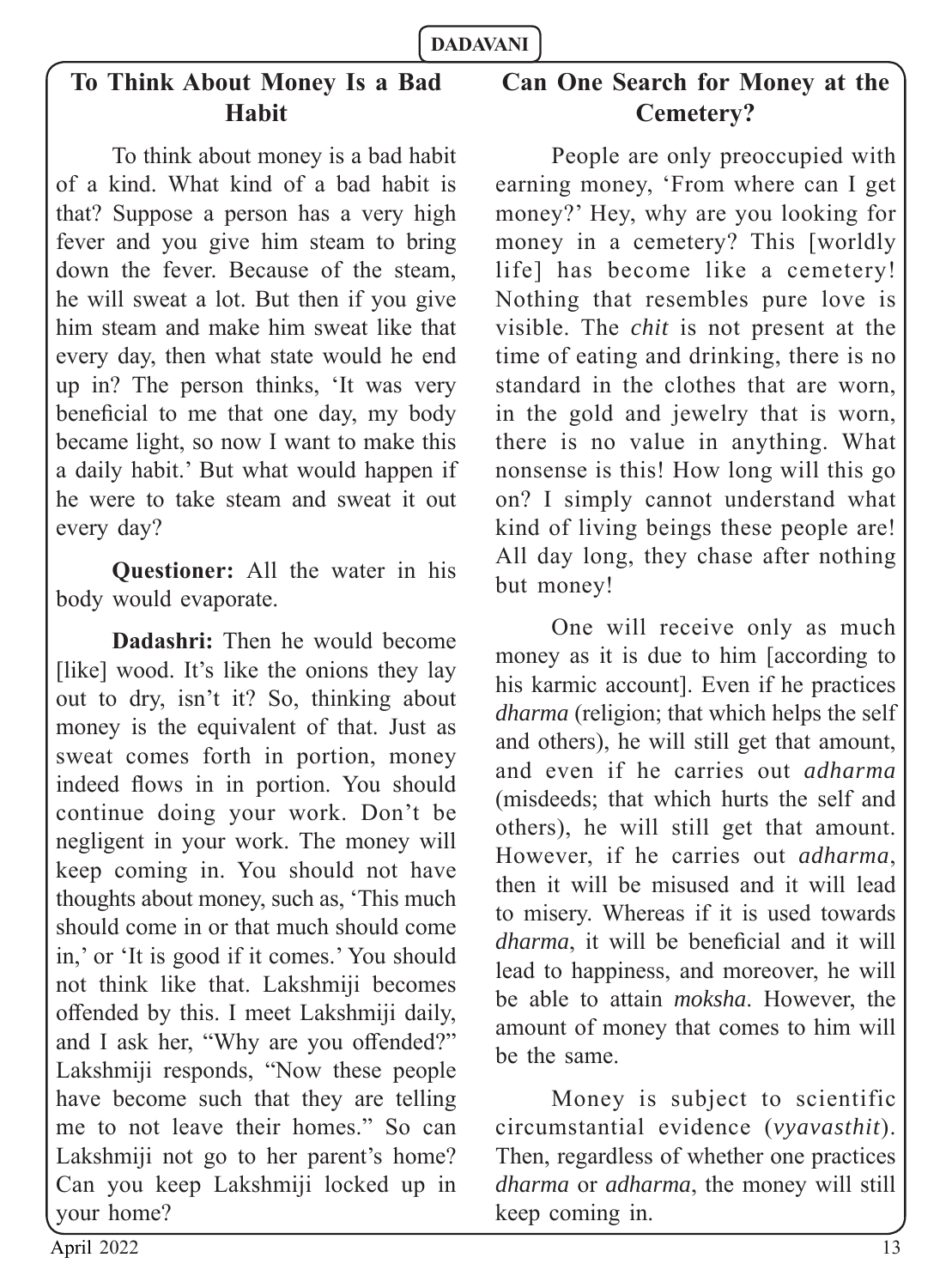Money is going to come in through natural means. The means through which it comes are natural. It is scientific circumstantial evidence. What is the point of running after it? If this very thing liberates us, then it's very good, isn't it!

This businessman is absorbed in thoughts of making money all day long! So I had to tell him, "Sir, are you running after money? Your home has been torn apart! Your daughters take off in the car, your sons are off somewhere else and your wife goes another way. Sir, you have been robbed in every way!" So he asked me, "What should I do?" I told him, "Understand this point! Understand how to live life. Don't just run after making money. Keep taking care of your health; otherwise, you will have heart failure. Be attentive to your health, to money, to the moral values inculcated in your daughters; all the corners will have to be cleaned up. You are repeatedly cleaning one corner! If you only dust one corner of the house, what will happen to all the dirt that remains in the other corners? Every corner needs to be cleaned. How can life be lived this way?"

## **The Intent to Earn Money Is Raudradhyan**

The intention to earn money is itself *raudradhyan* (adverse internal state of being that hurts the self and others). The intention to earn money means the intention to decrease the amount that others have, isn't it? That is why the Lord had said, "Don't have the intention to earn money." Do you meditate daily on bathing?

#### **Questioner:** No, sir.

**Dadashri:** You don't mediate on bathing, yet do you get a bucket full of water [to bathe with] daily or do you not?

#### **Questioner:** I do get it.

**Dadashri:** Just as one gets a bucket of water to bathe, similarly, one gets enough money to cover his needs; that is certainly the rule. Yet one meditates on it unnecessarily!

Do you keep checking on your bedding all day long, as to whether or not you will get some bedding at night? As it is, whether it is evening or morning, [one thinks about nothing but] money, money, and more money! Hey, which guru did you meet? Who is this foolish guru who has made you run after only money! The moral values of the home are being ruined, the health is ruined, you've developed high blood pressure. The circumstances are coming together for an impending heart attack! What kind of a guru did you meet who has taught you to chase after money?

If these people don't find a guru, then societal influence is considered their guru. Societal influence means the world believes there is happiness in money, so we also believe there is happiness in it; that is societal influence.

When does that societal influence arise? It is when a person is not contented within. Up to now, I have not met anyone who can make me happy! Since childhood, I have never felt the need to buy even a radio. All these [people] are living radios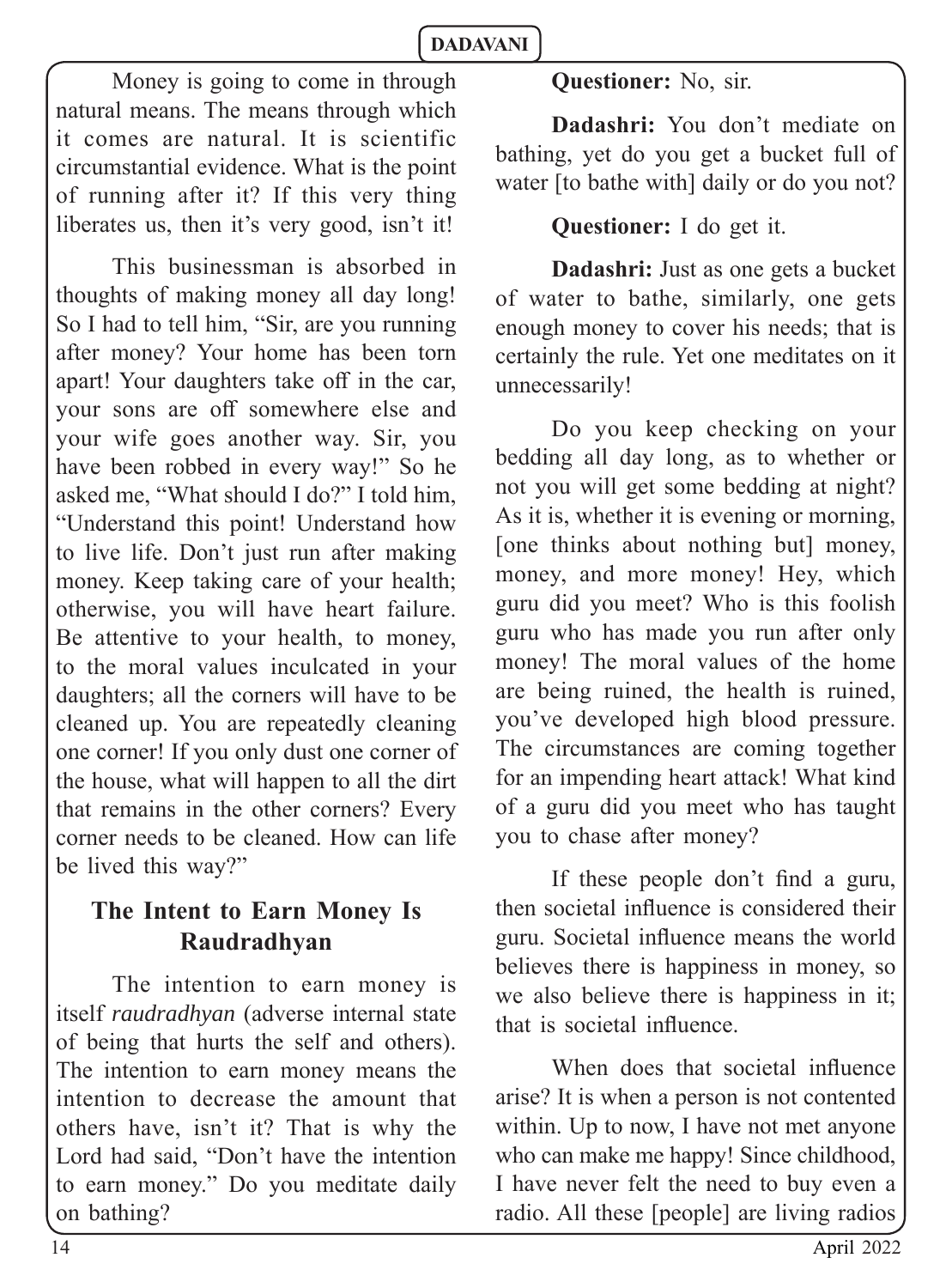walking around, aren't they! It is when greed lies within that one gets influenced by society.

This 'disease' has set in because of societal influence, so through what influence will this 'disease' leave? To that, the Lord says, "This disease will leave through the influence of the *Gnani*." The 'disease' that has set in due to societal influence will leave through the influence of the *Gnani*.

So what 'we' are saying is, you do not worry about whether you will have water to bathe with or bedding to sleep on or so many other things, nevertheless, don't you still get these things? In the same way, you should remain natural and spontaneous when it comes to money.

## **Does It Come On Its Own or Do You Have to Bring It?**

One has the desire to accumulate money, but he does not know on what basis the money comes. One person asked me, "Dada, how does the money come?" I replied, "It comes the same way sleep comes." Yes, some people cannot sleep at all, can they? Similarly, some people don't get any money at all. Money and sleep; the two are similes. Just as sleep comes, money comes in a similar fashion. You do not have to do anything to bring about sleep, and if you make any attempts to do so, then it will further subside. If you make attempts to fall asleep, then it will move further away. Try doing this today!

This entire city of Mumbai is in misery. This is because someone who is eligible [according to his karmic account] for five hundred thousand rupees aims to acquire ten million rupees, and someone who is eligible for one thousand rupees aims to acquire one hundred thousand rupees!

## **Do You Want Wealth That Befits a King or the Wealth of Moksha?**

What has the Lord said? "May I not have this wealth that befits a king even in my dreams." This is because if one has wealth that is equivalent to that of a king, if he tries to become the owner of that, then how can he go to *moksha*? Hence, may we not have this wealth even in our dreams!

**Questioner:** Why does it not let us go to *moksha*?

**Dadashri:** How can it let you go to *moksha*? When the *Chakravartis* (ancient emperors of India who ruled over six continents) renounced their entire empire and went off on their own, only then did they go to *moksha*; otherwise, the *chit* is always engrossed in everything. At that time, was *Akram Vignan* (the step-less Science of Self-realization) around? There was the *Kramik* path (the traditional step-by-step path of spiritual progress). But this is *Akram Vignan*. So you are able to set the *Gnan* (Knowledge of the Self) with ease and go off to sleep, and the entire night, *samadhi* (a blissful state that comes about when one becomes free from mental, physical, and externally-induced problems) prevails internally.

**Questioner:** You had mentioned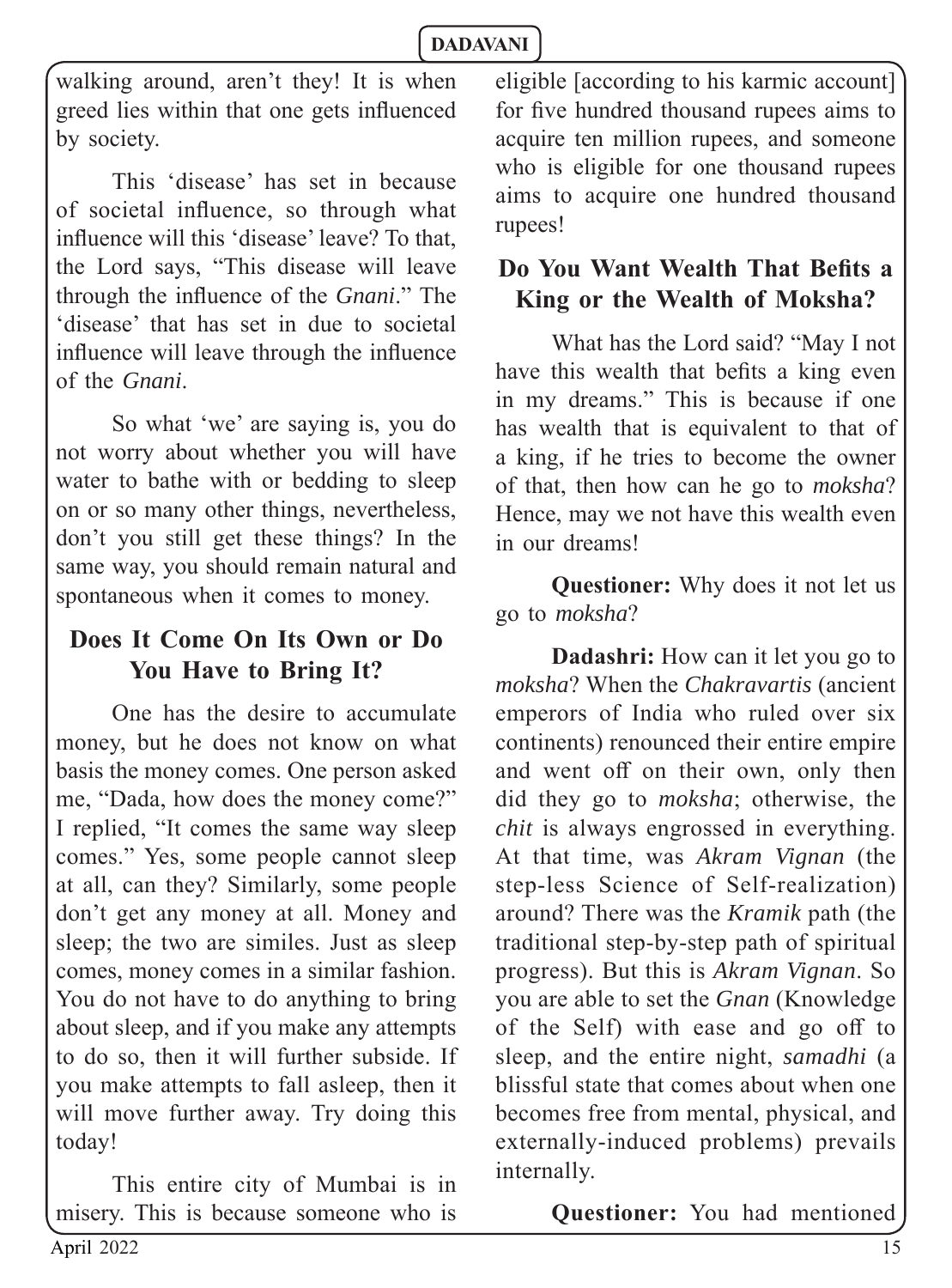that if a person is born in a good family, then he has indeed brought everything with him, so there is no need for him to engage in fruitless labor and worrying, isn't that so?

**Dadashri:** Yes, he has indeed brought everything with him, but only to the extent of maintaining his worldly interactions, only to the extent that is necessary for his sustenance. Only a rare person will become a billionaire.

**Questioner:** Even the *Chakravarti* emperors ultimately considered attaining *moksha* as the most important thing, didn't they! *Moksha* is indeed the most important thing. There is no happiness in being a *Chakravarti*, is there?

**Dadashri:** It was not that they thought *moksha* is of utmost importance. The status of being a *Chakravarti* gnawed at them so intensely that they felt, 'I want to run away somewhere!' That was why they thought of *moksha*. It is when one has such tremendous merit karma that he becomes a *Chakravarti*; however, his intent is indeed of attaining *moksha*. However, all the merit karma inevitably has to be enjoyed, doesn't it!

## It Is Incredibly Difficult to **Preserve Money**

**Questioner:** People must have merit karma, that is why they have this prosperity. That merit karma has grown even more, as people are even more focused in this direction.

**Dadashri:** That is all merit karma, and it is immense merit karma, isn't it! However, it becomes difficult to preserve that prosperity.

**Questioner:** So that is true. It is indeed encumbering, isn't it? It all indeed starts from there.

**Dadashri:** There is nothing better than not having it [excess wealth].

**Questioner:** There is nothing better than not having money, not having prosperity?

**Dadashri:** Yes, there is nothing better than that. Prosperity is actually encumbering. If the prosperity has been directed towards religion, then there is no problem, otherwise it ends up becoming an encumbrance. 'Who should I give it to? Where should I invest now?' All of that ends up becoming an encumbrance!

**Questioner:** Yes, that is encumbering! For the one who has accumulated too much, there is constant *upadhi* (externallyinduced problems)!

**Dadashri:** It is very difficult [to manage money]! It is better to earn less instead. If a person earns ten thousand rupees in twelve months and he donates one thousand for a religious purpose, then he will not have any problems. A person giving hundreds of thousands and this person giving a thousand rupees are both considered equivalent, but one should at least give a thousand rupees. What I am saying is, don't give zilch, give the bare minimum if you don't have much. And if you have more and you direct it towards religion, then you will not incur any liability. Otherwise, there will be a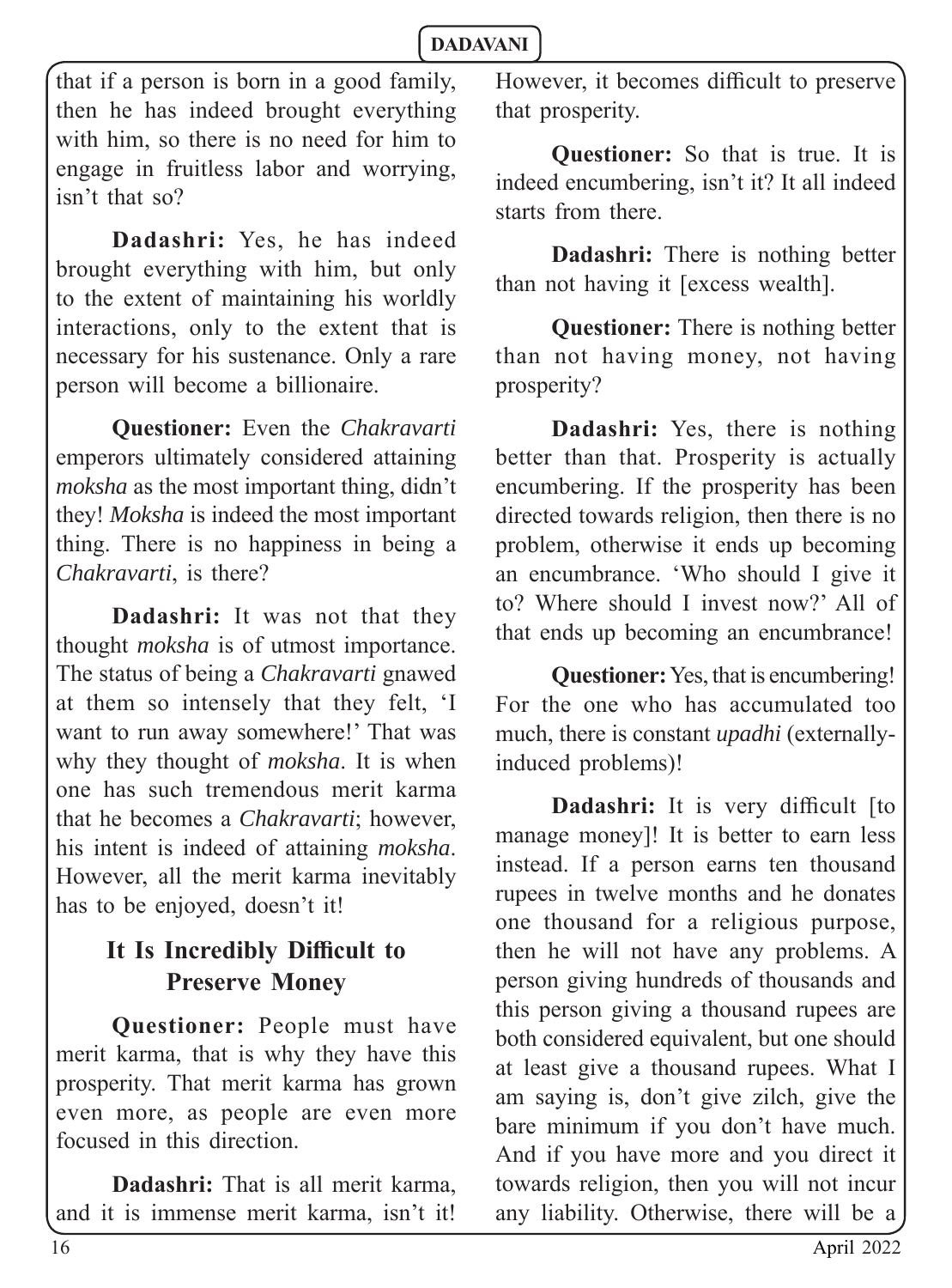liability. It [excess money] causes a lot of suffering! It is extremely difficult to manage money. It is easier to look after cows and buffalos; if they are tied to a pole, then at least they won't drift away by morning. But it is very difficult to manage money! It is very difficult; it brings about a lot of problems!

It is actually good that you don't have a surplus of money, otherwise your money would have undoubtedly been lost [inaccessible]. A lot of my money has been lost. I have actually become free; I have peace of mind. I have been alleviated from remembering that! No one would even give [return money that was loaned] to a person like me, would they!

My nature is kind and empathetic. When I would set out to collect my dues, I would actually end up giving money to the other person! Normally, I never set out to collect my dues. However, when I did set out to collect my dues, and if that person happened to be short of money at that time, then on the contrary, I would end up giving him money. I would even give away the money in my pocket that I had allocated for the next day's expenses! Then, the next day, I would be put in a predicament concerning my expenses! This is how my life has been.

## **The Tools Have Ended Up Causing Bondage**

The businessmen of Ahmedabad may own two textile mills, yet their suffocation is so immense that I cannot even begin to describe it. They may own two mills, but there is no telling when they will fail. They had actually passed with flying colors in school, but there is no telling when they will end up failing here. This is because they have adopted the 'best foolishness'. 'Dishonesty is the best foolishness.' There has to be a limit to this foolishness, doesn't there? Or do they actually have to reach all the way to the 'best'? Yet today, they have reached to the 'best foolishness'! And there are big bungalows here, we see the cleanliness in the bungalows, don't we? Similarly, there are big houses. They have many floors; the more floors there are, that much more cleaning needs to be done, and as more cleaning is needed, the internal burning increases. And then one resorts to alcohol and other things as a solution to the internal burning. So then should we not 'admit' [allow] the cleaning to take place? You should allow enough cleaning that even if it gets dirty, you do not worry about it. Even if your son gets it dirty, you do not need to get angry at your son. As it is, one may ask, "Shall we replace this old sofa set?" I tell them, "No, leave them!" This is because you will not have any problem if a small child ends up slashing it with a blade. On the contrary, you will tell him, "Here, slash it again." So you will remain in the state of fearlessness. Keep those things that do not end up inducing fear in you; otherwise, what Krupaludev has sung about will happen…

"*Sahu sadhan bandhan thaya rahyo na koi upaay*, *Sat sadhan samjyo nahi tya bandhan shu jaay*?"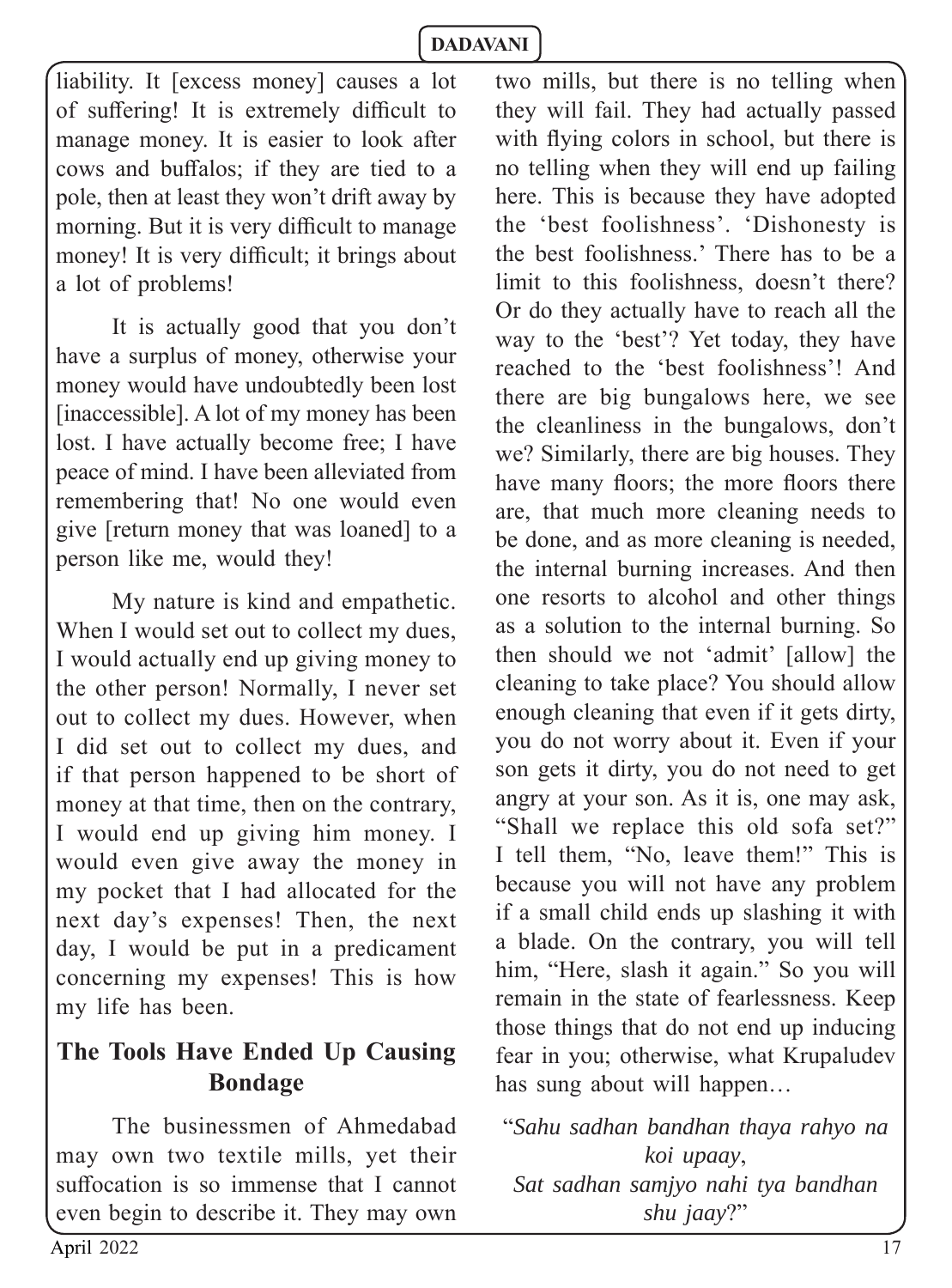"Every means causes bondage, no solution remains,

As long as the eternal means is not understood, how would bondage leave?"

So, these means themselves cause bondage; nevertheless, there are some means that are essential. You should not remove those means. This is because they are essential. However, you should know their limit. Should there not be a limit as to how big a bungalow is built? You may have five billion rupees, but should there be a limit to how big a bungalow is built or should it be unlimited? Have you ever seen a person's bungalow that is without any limit? No. There must be one, there must be at least someone who has one, mustn't there? No one's bungalow is unlimited, is it! Even a restaurant is not unlimited; a limit is placed on it. However, no limits are placed on bungalows. So what I am saying is, why do you become unlimited in this? Because this ultimately causes problems for you. If the children make a slight mess, then one becomes upset with them and keeps hitting them!

## **In This Temporary World, There Should Be No Sigh of Relief**

Even if one has money, he still has misery; even if he doesn't have money, he still has misery. Even if one has become a prominent minister, he still has misery; even if one is a beggar, he still has misery. The one who is a widow has misery too, and the one who is married has misery too. Even a woman with seven husbands has misery! There is nothing but misery! Even the businessmen of Ahmedabad have misery! What must be the reason for this?

**Questioner:** They do not have satisfaction.

**Dadashri:** Where was there pleasure in the first place? There is indeed no pleasure in this. It simply appears to be there because of illusion (*bhranti*). Just as with a man who is intoxicated, if one of his hands lies in the gutter, then he will say, "Yes, I feel coolness in it. It's very nice." It feels that way because of the alcohol. Otherwise, how can there ever be pleasure in this? All this is nothing but refuse!

There is no pleasure whatsoever in this worldly life. There is no happiness whatsoever, and if there were pleasure, then Mumbai would not be like this. This is not happiness at all. This is in fact an illusory pleasure and it is just a temporary adjustment.

It is not worth carrying around the burden of money. When it gets deposited in the bank, one gives a sigh of relief, and when it gets spent up, one feels unhappy. It is not worth having a sigh of relief over anything whatsoever in this world, because it is all temporary.

## **What Effort Should Be Made When Money Is Lost?**

All the people of the entire world spend their entire lives chasing after money! I have never observed anyone who is satisfied with the money he has. So where did all this [wealth] go?

So, everything is happening in a haphazard manner. People do not understand a single word of religion, yet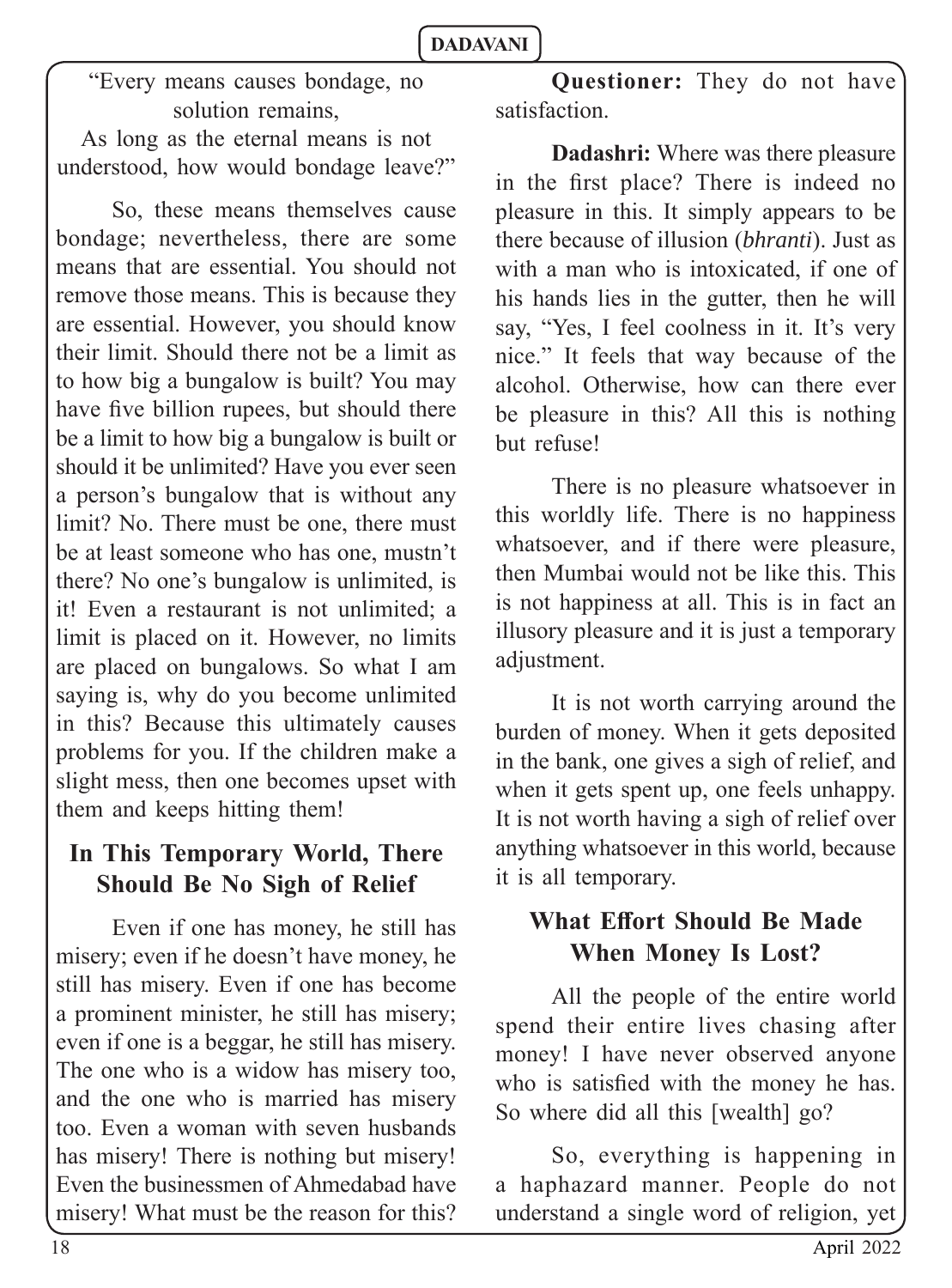they carry on with everything. So when difficulties arise, they don't know what to do. They keep jumping with joy when they get money. But then when they face difficulties, they don't know how to deal with them, so they bind nothing but demerit karma. To know how to pass that time and not bind any demerit karma is known as *dharma*.

So it is a natural principle of this world that there will always be a sunrise and a sunset. In the same manner, the money will continue to increase automatically with the unfolding of karma. It will increase in every aspect; cars, houses, everything will keep increasing. However, as it keeps changing, it will later dissipate. At first, it will keep accumulating; later, it will keep dissipating. To maintain peace while it is dissipating is the greatest *purusharth* (effort)! Knowing how to live life in such a situation is *purusharth.* 

If an attendant steals goods worth ten thousand rupees from your office, to know how to conduct yourself in such a situation is *purusharth*. Otherwise, one might create havoc in such a situation and [bind karma that would] ruin his next life!

#### **Is Your Worship That of God or of Money?**

To even remember money is a considerable liability, so how big of a liability must it be to worship money? Do you understand what I am trying to say?

**Questioner:** I understood that, but I don't understand what the liability is in that. There is an instant benefit in that, isn't there! If there is money, then everything follows. Pomp and splendor, cars, bungalows, one attains all of that, doesn't he?

**Dadashri:** But would anyone actually worship money?

**Questioner:** That is precisely what they are doing, aren't they?

**Dadashri:** So that means that the worship of Lord Mahavir has stopped and this worship has started, isn't that so? A person can only worship one thing; he can either worship money or the Self. It is not possible for a person to apply awareness (*upayog*) in two places. How can the applied awareness remain in two places? The applied awareness can be in only one place. So then what would end up happening? But it is a good thing that a person has been granted permission to take money with him [when he dies]. That's a good thing, isn't it?

**Questioner:** It's not as though anyone takes money with him, is it? He indeed departs leaving everything here, nothing goes along with him.

**Dadashri:** Is that so? But people take it along with them, don't they! No, you don't know that art! Ask those people who have high blood pressure about this art; ask them, "Tell me about your art!" You wouldn't know about that.

## **In the Intoxication of Money, There Is Scornful Rejection**

**Questioner:** When one has more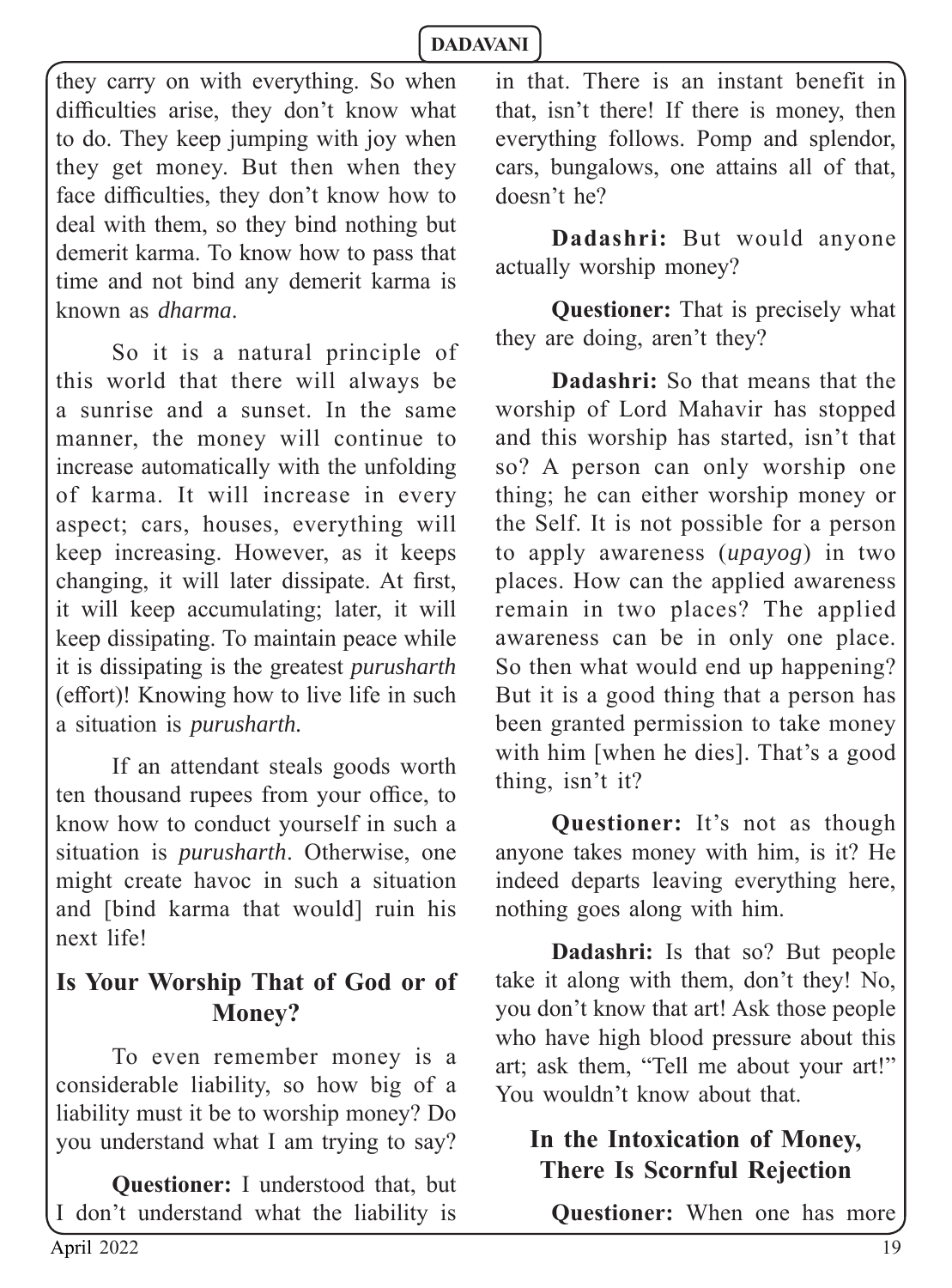money, does illusory attachment emerge? Money in excess is akin to alcohol, isn't it?

**Dadashri:** Intoxication of each and every thing increases. There is no problem with more money if it does not create intoxication. However, when intoxication arises, one becomes an 'alcoholic'. Then he rolls around in that pride! He scornfully rejects others, [by saying], "This person is poor, this person is like this." Look at this wealthy bigshot, calling other people poor! He himself is wealthy! There is no telling when a person will be faced with poverty. It is exactly as you are saying, all the intoxication arises. It hasn't arisen for you, has it?

**Questioner:** It was arising, but it has gone down now.

**Dadashri:** You did well. You exercised wisdom. You are a thinker, aren't you!

## **Where Does True Happiness Lie?**

**Questioner:** Why is money given so much importance nowadays?

**Dadashri:** When a person doesn't have any kind of insight, the belief sets in that money will give him happiness. That [belief] becomes strengthened; he ends up believing that all sensual pleasures can be acquired through money, and other things can be acquired too. However, that is not his fault. He had charged such karma in the past, thus the effects of that keep coming.

All this happiness is just perceived happiness. If a person is considered to be happy if he has money, then there

are many rich people. They too commit suicide. If there is happiness in having a good husband, then there are many good husbands, yet their wives have limitless misery. If one has children that are good, then they have happiness. However, there is no substance in that either.

Where does happiness lie? Is it in these stores? There are these general stores; we see all kinds of things in them. Don't all those things give happiness? If you enter such a store with two hundred or so dollars, then you will become very pleased. You will buy this, you will buy that and when you have to carry it home, there will be conflict. [The wife will] Tell the husband, "How am I going to carry it?" The husband will reply, "Then why did you buy it?" There is conflict there, too. "You buy things unnecessarily and then complain." The husband will say that. Can there be any happiness in that? The store owner isn't happy. Why does he sit there the entire day? If you want to ask something, then ask now. I will explain it to you. I will give you the happiness that you want.

Do you want to know all this and do you want to do something so that you will have permanent peace within? After attaining peace within, your expenses will stop, they will decline, so what will you do? The store owners will have less demand. Why do the store owners get business? It is because of the lack of peace. 'If I buy this, then I will be happy; if I buy this, then I will be happy'; it is because of this that the store owners make sales. With our *mahatmas*, the store owners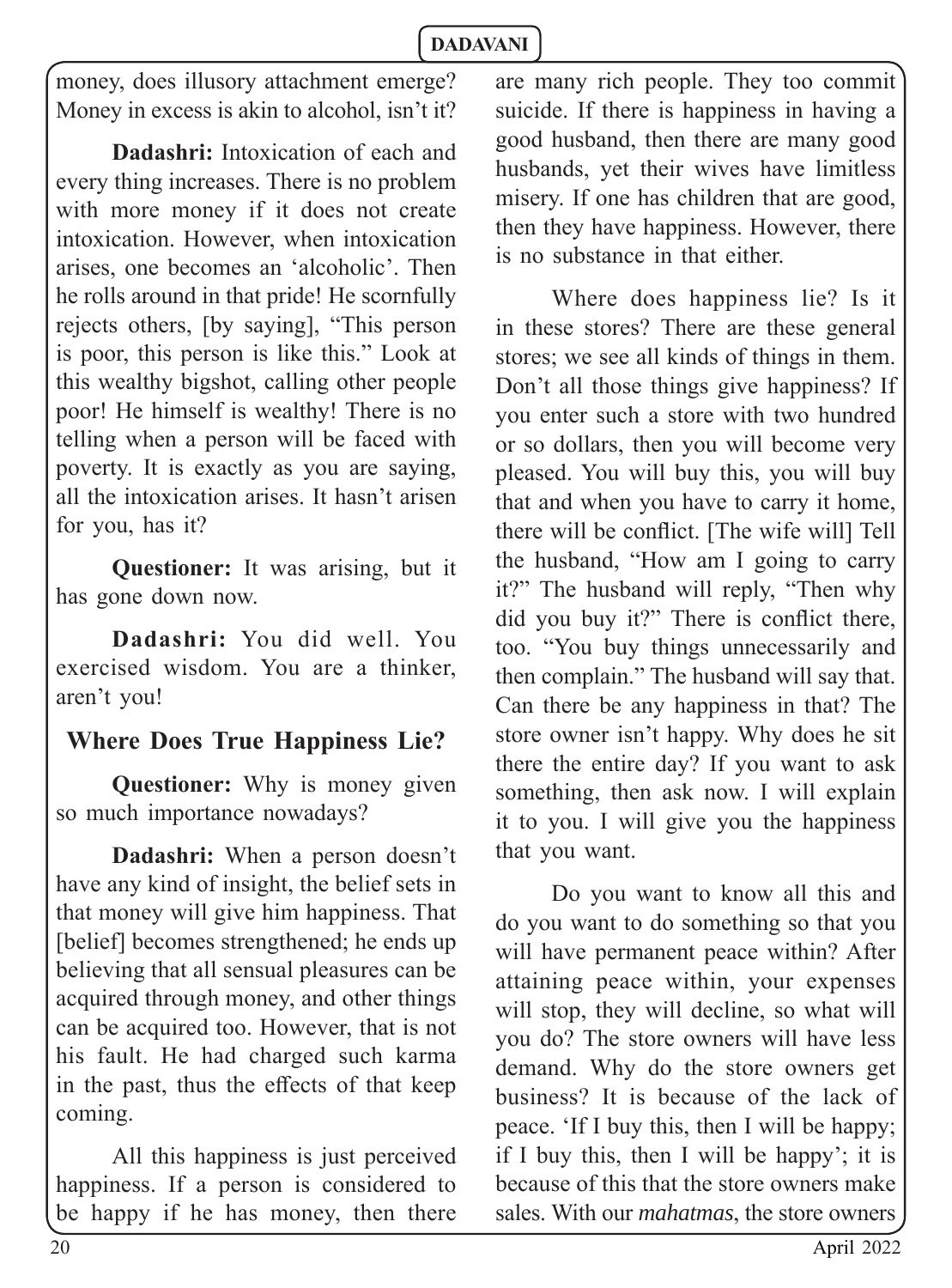don't make as many sales. This is because they go home peacefully. Why would they go to the store? The others [those without Self-realization] keep wandering around [in the stores].

## **True Happiness Cannot Be Found Amidst Internal Burning**

There is not a single living being who is not searching for happiness! And that too, they are searching for permanent happiness. They believe that there is happiness in money. However, internal burning arises in that too. To have internal burning and to attain eternal bliss, that can never happen [simultaneously]. The two are contradictory. This is not the fault of money; it is one's own fault.

What would you do if you were given ten million rupees?

**Questioner:** That too is a problem, isn't it?

**Dadashri:** What would you do if someone gives it to you? You should ask, "If you have a problem, then why are you passing it on to me? Why would I want to take on your problem? Please take it back."

And how much happiness arises through this money! If you are given five hundred thousand rupees, then at first you become very happy when you see it. Then you will have the problem of where you should put it. Which bank should you put it in? Then you will have to be ready so that no one steals it from you on your way home. And what if, on the way, someone does happen

to snatch it away from you? So, none of that can be considered as happiness. The fear of getting robbed and actually getting robbed, there is no happiness in that at all.

Everything in the world will end up becoming unpleasant and the Self is one's Real form (*Swaroop*); there is no misery in It whatsoever. For people of the world, even if someone gives them money, it ends up becoming unpleasant. Where to keep the money secure becomes a problem!

#### **Worldly Pleasure Makes One Restless**

Rather than worldly pleasure, there should be happiness that is beyond the worldly, the happiness in which one gets absolute contentment (*trupti*). On the contrary, this worldly pleasure increases restlessness! On the day one makes a sale of fifty thousand rupees, he loses his mind just counting [the cash]. His mind becomes so discomposed that he would not like to eat or drink. This is because I too used to make sales, so I had seen everything, how it affected the mind! This is not something that is beyond my experience, is it! I have swum across this ocean [of worldly life] and have come out, so I know what must be happening to you. When more money is racked up, one becomes more agitated, the mind becomes dull and he does not remember anything; internal disturbance and restlessness prevails. As it is, people keep counting the notes, but those notes have remained here, whereas those who did the counting have departed! The notes say, 'Understand this if you want to, we will remain here and you will depart!' Therefore, you should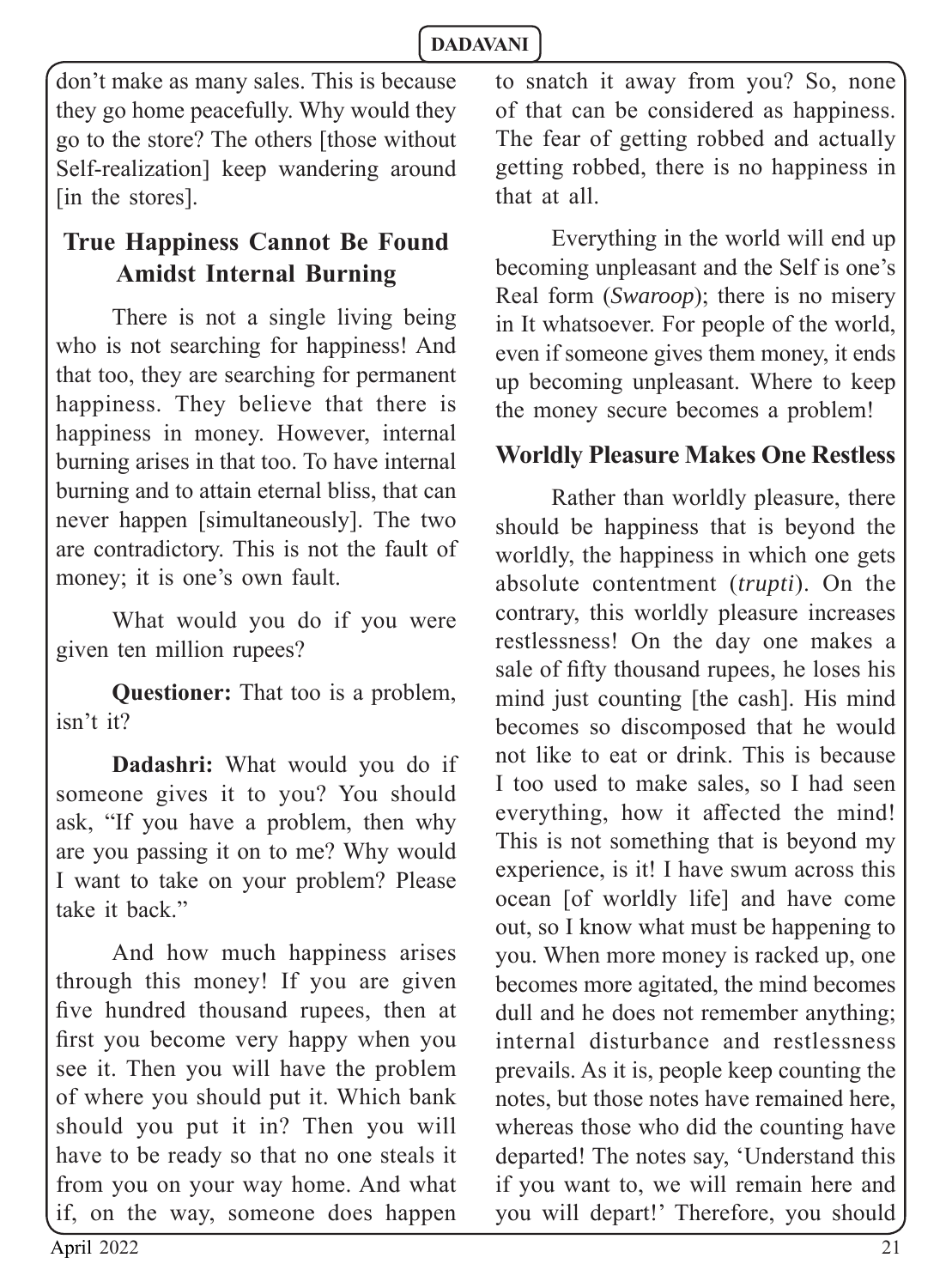become a little cautious, shouldn't you! There is nothing else; we do not want to create any enmity towards it. You should tell the money, 'Come on over.' There is a need for it! There is a need for everything, isn't there? However, people certainly remain engrossed only in that! So those counting the money have departed, while the money remains. Nevertheless, one has to count it. There is no option but to do that, is there! It is only the rare businessman who tells his accountant, "Dear fellow, do not disturb me while I am eating. You should go ahead and count the money and put it away in the safe, and take it out when you need to." There is a rare businessman who would not interfere in that! There are maybe two to five such businessmen in India who remain unaffected in this way! They are like me! I would never count money! Why the unnecessary interference? I have not handled money for the past twenty years or so, that is certainly why so much bliss remains!

As long as worldly interaction persists, there is a need for money too. There is no objection to that, but one should not get engrossed (*tanmayakaar*) in it. Become engrossed in God (*Narayan*). If you only chase after money (*Lakshmi*), then God (*Narayan*) will become upset. There is a temple of Lakshmi-Narayan [referring to the temple of Lord Vishnu, and his consort, Lakshmiji, who symbolizes wealth], isn't there! Is Lakshmiji any ordinary thing?

#### **There Should Be a Balance of Both Types of Happiness**

Truly speaking, what is the natural

law? Inner happiness should remain within a certain level. Inner happiness and outer happiness should remain within a certain level. At times, when there is an increase in the outer happiness, then there is a decrease in the inner happiness. And if the outer happiness has increased to a certain level, then it is fine. But this has indeed become like this [with sudden ups and downs].

**Questioner:** That is a very big difference

**Dadashri:** So there is no inner happiness left at all. A person becomes mad and has a lot of internal burning. Because he has the *aaropit bhaav* (false attribution of the belief 'I am Chandubhai'), a lot of internal burning arises.

The decline of the British and Americans indeed follows this. Their worldly pleasures have become very abnormal. The consequence of that is only decline. When they dwell in [worldly pleasures], there is no stability of the mind, the blood pressure rises; only they are aware of their troubles!

**Questioner:** In that, is there not an excess of greed?

**Dadashri:** Greed is present. All this has indeed happened because of greed. However, this is a consequence of greed! This is a consequence of excess greed.

Wandering around for infinite lifetimes, people have only chased after worldly things. There is no internal peace in any worldly thing. Would a person be able to fall asleep on a bed of money?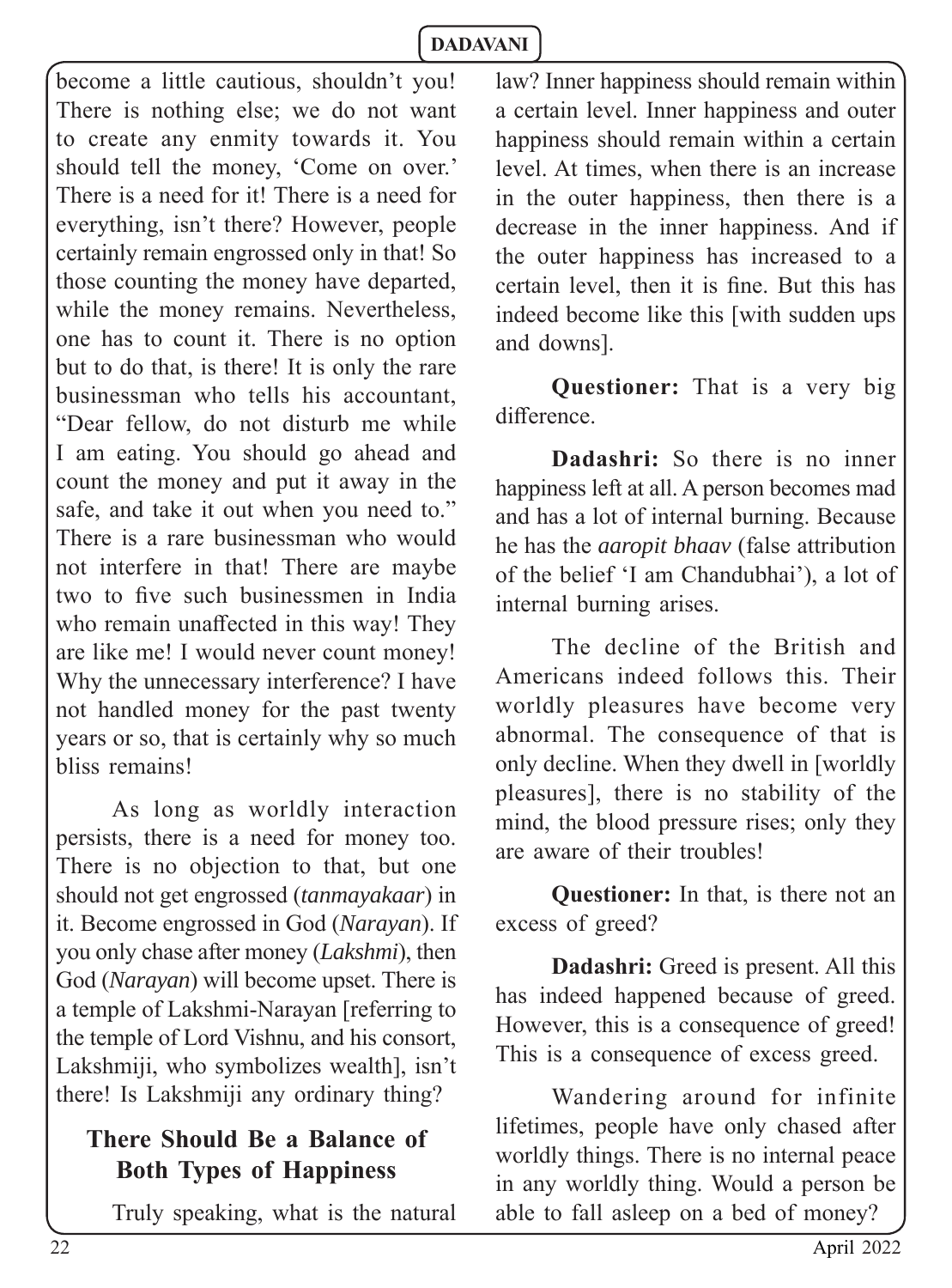Even if you make a bed out of money, you will still not be able to fall asleep and there will be no happiness because of that either; no matter how much money one has, there is still unhappiness. Therefore, there is nothing but unhappiness there.

## **What Is the Purpose of Life?**

People live for two reasons; only a few people live for the Self. Everyone else lives for money. All day long, they obsess over money! The entire world is crazy for money, yet there is never any happiness in it! Their bungalows remain empty with the fans switched on, while the owner is at his factory in the afternoon. They have all the material comforts, but no time to enjoy them! Therefore, realize the Knowledge of the Self! One's vision (*drashti*) has never been directed towards one's Real form (*Swaroop*). The vision has never been directed towards who One truly is. How long should one wander around blindly like this? As a matter of fact, all of one's infinite energy has been wasted away!

**Questioner:** It does not feel good to earn this money; I do not like to experience all the difficulties of living in worldly life. When all these things come into my mind, then the inner tendency to seek spirituality arises, is that correct?

**Dadashri:** When worldly life tastes bitter, then spirituality tastes sweet. How can this taste sweet unless you find that bitter?

**Questioner:** That is precisely what

I am saying, that it is because this tastes bitter that I am able to go towards the sweet!

**Dadashri:** Now, who is it that experiences the bitterness? It is the one who has been developing as he goes from one life to another.

## **Is There Love for Money or for God?**

The entire world considers money as the most important thing in life! Money is the most important factor in every task, so there is undoubtedly more affection towards money. As long as there is more affection towards money, affection towards God will not develop. When one develops affection towards God, affection towards money will disappear. There can only be affection towards either money or towards God. Have affection towards whichever one you find appropriate. Money will inevitably bring 'widowhood'. That which you are 'married to' will inevitably make you a 'widow', won't it! Whereas God never marries nor leaves one as a widow; He keeps one in the state of bliss all the time, in a state of liberation.

When you laugh heartily from the belly just once in the presence of the *Gnani Purush*, you have established a connection internally with God. This is because God resides within you. However, God has fully manifested within 'us', whereas He has not manifested within you, that is all. But how can He manifest? As long as you are not oriented towards God, how can He manifest? Have you ever become oriented towards God?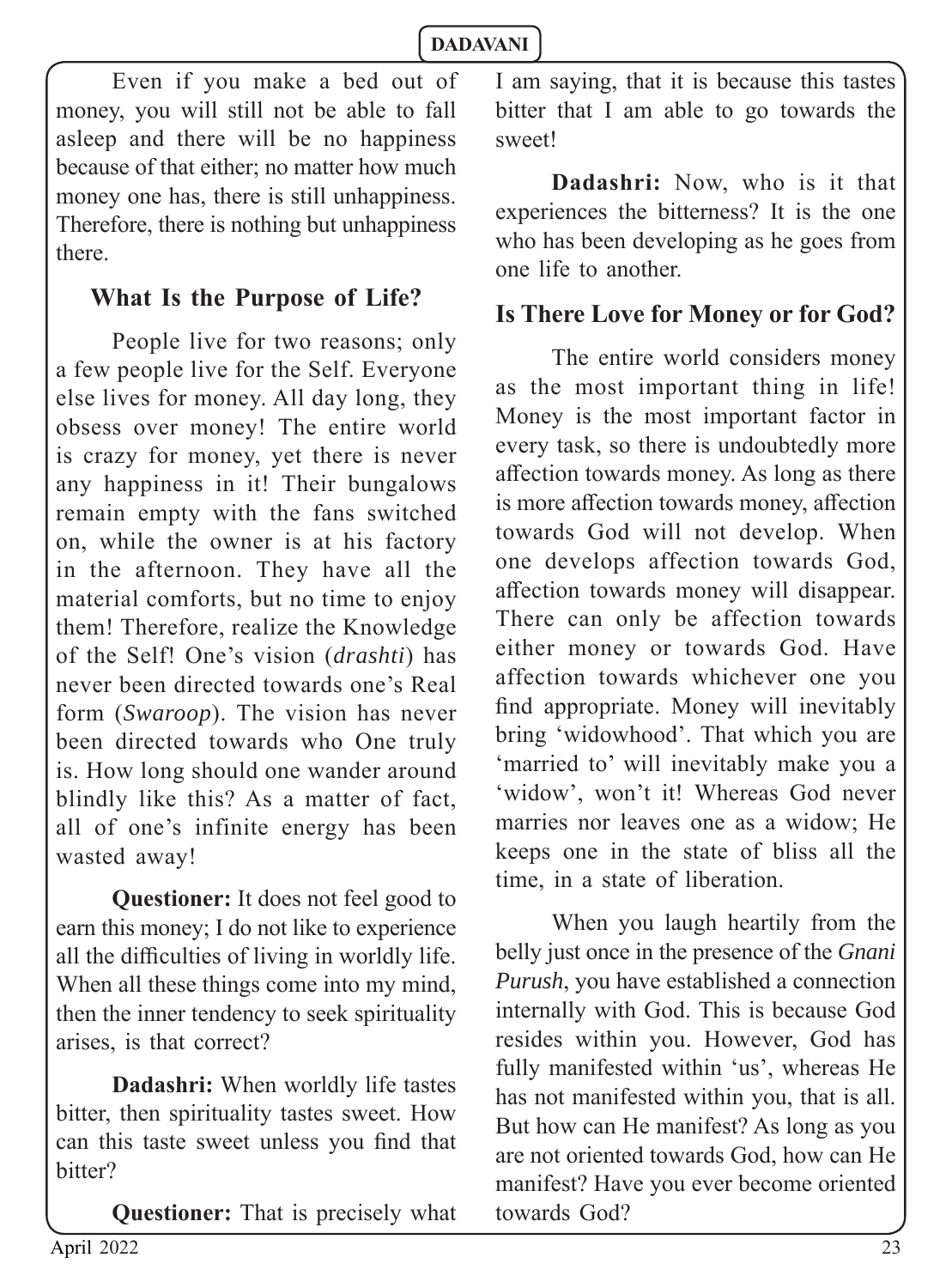**Questioner:** Frankly speaking, we have been oriented towards money.

**Dadashri:** In fact, the entire world is oriented towards money, isn't it! And you, sir, are you oriented towards money or diverted away from it?

**Questioner:** I am indifferent to it.

**Dadashri:** Is that so? So you are neither oriented towards it nor diverted away from it? Indifference is the greatest thing of all. If money comes, so be it, and if it does not come, even then, so be it!

## **Interest in Money Maintains the Concentrated Attention There**

What can be gained if one tries to create love for God by force? And when it comes to money, without anyone telling him, he becomes so engrossed in it that he forgets his wife, children, everything!

The power and influence of money is so splendid, isn't it? This includes money, gold and everything else. Is there anything else that makes you forget everything? Is there anything else that makes one intensely engrossed?

**Questioner:** I can't recall anything else.

**Dadashri:** No? Women and money. These two will make you forget everything. They will not let you remember God at all. You may remember Him to a limited extent, but how can you focus your attention on Him? There are no feelings towards God, are there! Where there is interest (*ruchi*), one's attention (*ekagrata*) remains there. What is the natural law?

Where there is interest, one's attention remains there. If you don't have interest in something, then how would the attention be focused on it?

Therefore, the affection is towards money. Where there is affection towards something, one's focused attention undoubtedly remains there. There is no aff ection towards God. If you feel the same amount of affection towards God [as you do for money], then the attention will remain focused on God.

**Questioner:** Then how can we withdraw the affection towards money?

**Dadashri:** You should ask people, "Which one of the two is more valuable, is money more valuable or God more valuable? Have affection towards that which is more valuable. 'We' do not have a need for money, because 'we' have affection towards God, 'we' stay with God for all twenty-four hours. Thus, 'we' do not have affection towards money.

As long as there is interest in money, you will get caught up in money, and when you become interested in God, the interest in money will dwindle. Therefore, your interest should be redirected.

Now, it is not your fault that you do not have interest in God. How can you develop an interest in what you have not seen? When you see this sari, when you see its beautiful colors, interest will inevitably develop for it. However, God is not visible, is He! That is why it is said that you should develop an interest in the representative of God, the *Gnani Purush*. Interest will develop there. And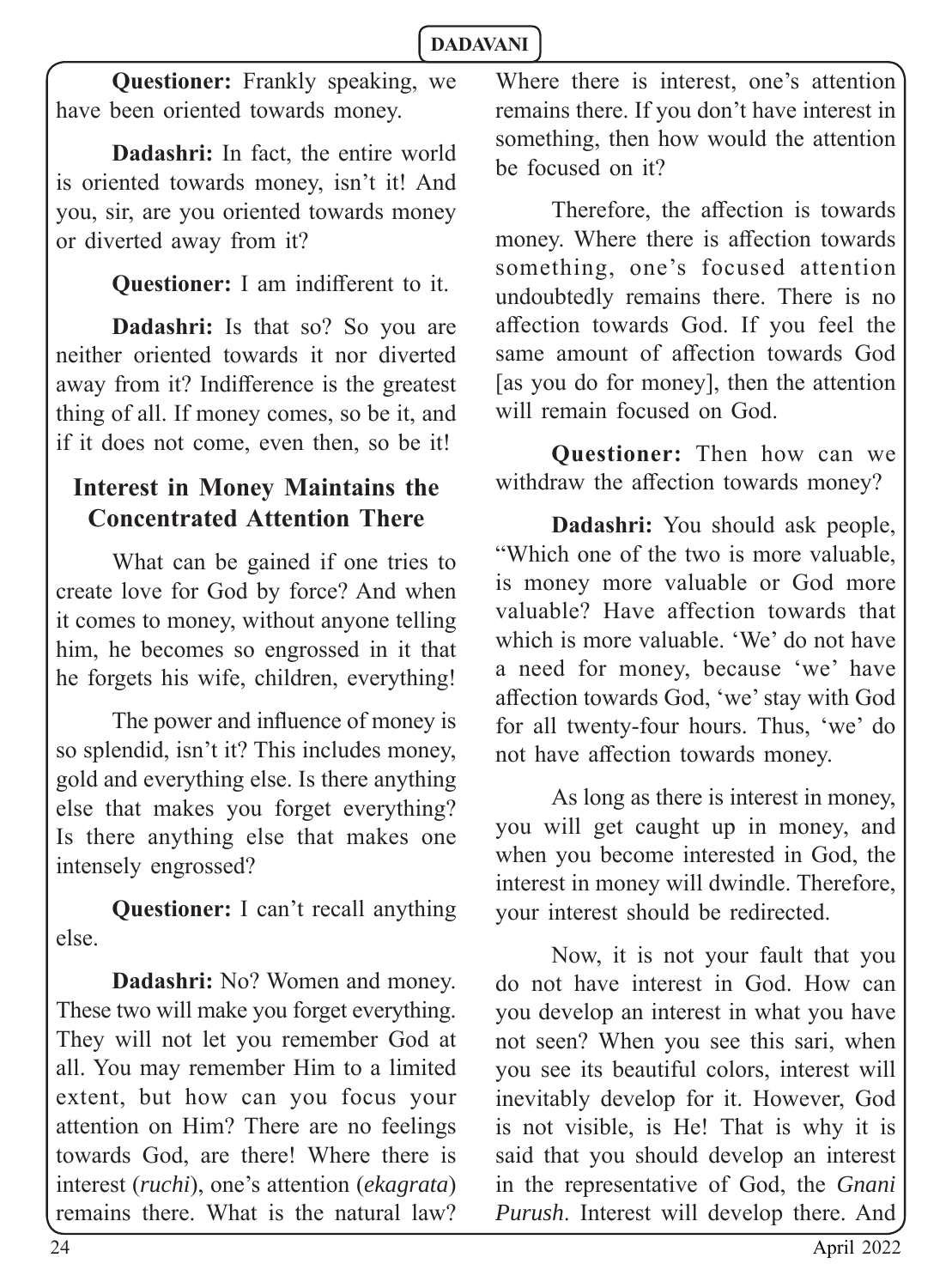once an interest is developed in Him [the *Gnani Purush*], consider it as it having reached God.

If interest is formed where there is *kashay* (anger, pride, deceit, and greed), then that interest is laden with anger, pride, deceit, and greed. That conviction is laden with anger, pride, deceit, and greed, and that conviction will moreover break. So it [the interest] forms through attachment (*raag*) and breaks away through abhorrence (*dwesh*). Whereas interest in the representative of God is not formed through [worldly] attachment. There is nothing in Him for which you can have [worldly] attachment!

## Act According to the Influence of **the Gnani**

Hence, this mistake is of the fondness [for worldly things]. Out of the fondness, you act according to societal influence. [You heard] People say, "There is happiness in money," so you ended up believing that too. You did not believe in what the Lord has said. The Lord has said, "There is no happiness in societal influence, there is *moksha* through the influence of the *Gnani*." People believe there is happiness in money, there is happiness in sensory pleasures, and if you believe there is happiness in money and sensory pleasures, then you are not believing in what the Lord has said. The Lord has said, "Act according to the influence of the *Gnani*." Prevail in what the *Gnani* has said there is happiness in.

**Questioner:** We should act in accordance with what the *Gnani* tells us.

**Dadashri:** Yes, the *Gnani* has attained *moksha* Himself, and He guides you in progressing on the path to *moksha*.

**Questioner:** What is the thing that applies to both religion and worldly interaction and gives happiness?

**Dadashri:** If a person attains the Knowledge of the Self from 'us', then he will experience happiness in everything. And if a person has obstacles and does not want to take *Gnan*, then if he asks 'us' everything and understands how this worldly life runs and what all this is about, even then he will experience happiness.

What are all living beings searching for? They are searching for happiness, but that happiness is not attained even for a moment. Whether people attend weddings or go see a play, their misery inevitably returns. How can the happiness that is followed by unhappiness be considered happiness at all? That is actually considered as happiness that is characterized by gross unawareness arising from illusory attachment (*moorchha*). Happiness should be permanent. This is actually temporary happiness, and moreover, it is imaginary happiness, it is believed to be so. What is every soul (*atma*) searching for? Everyone is searching for permanent happiness, happiness that is eternal. [People go on believing], 'Happiness will come from this, it will come from that. I will purchase this. I will do this. If I build a bungalow, then I will be happy. If I buy a car, then I will be happy.' They keep on doing this, but no happiness comes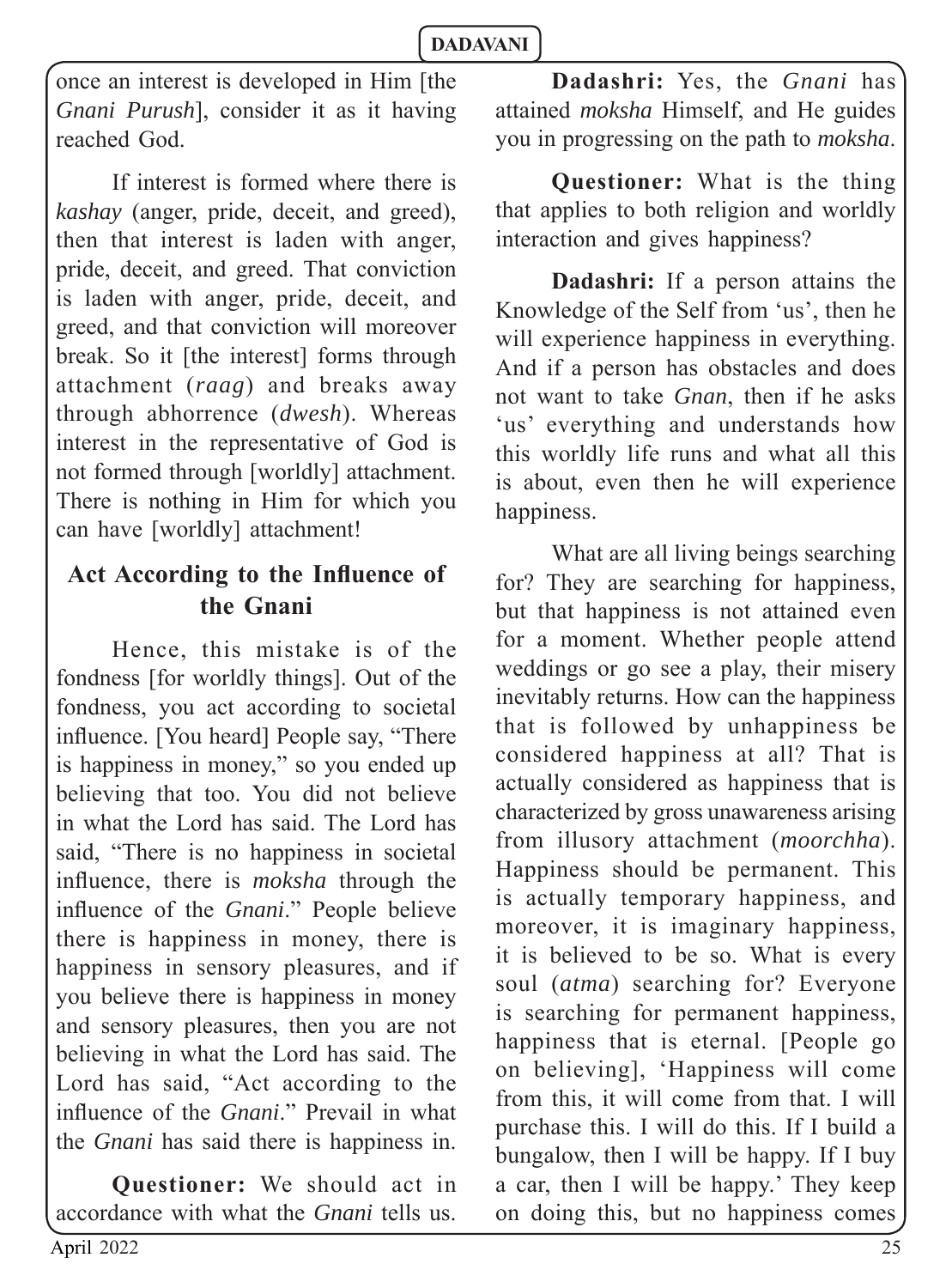their way. On the contrary, they become more and more wound up in the worldly entanglements. Happiness indeed lies within oneself; it indeed lies in the Self. Therefore, if the Self is attained, [eternal] bliss is invariably attained.

Say you go off to sleep at half past ten at night and you had lent someone two hundred rupees earlier, and the thought arises, 'The money was due today, now what will happen?' Then will you be able to fall asleep? At that time, will you or will you not need something that brings about a resolution? You will only have peace if there is a resolution, right? Without a resolution, a person will go mad or his blood pressure will increase and he will develop heart disease. If there is a resolution, then he will be at peace.

## **Temporary Happiness Versus Permanent Happiness**

**Questioner:** You talked about temporary happiness as well as permanent happiness. However, as long as we have not experienced that happiness, how can we know the difference between the  $two?$ 

**Dadashri:** You will not be able to identify that at all. As long as the permanent happiness has not arisen, you will only refer to this [temporary] happiness as happiness.

If you place a big ant that thrives in cow dung on a flower, then it will die. This is because it is accustomed to that pleasure, it is familiar with that, its *prakruti* (non-Self complex) has become molded that way. And a big ant that thrives on a flower will not like to be placed on cow dung.

People say, "There is happiness in money." However, there are some monks who do not accept money even if it is offered to them. Even if you come to give me all the gold in the world, I would not accept it. This is because I do not find happiness in money whatsoever. If there is happiness in money, then everyone should derive happiness from it. Whereas everyone experiences the bliss of the Self. This is because it is real happiness, it is eternal happiness. There is so much bliss [in the Self] that it cannot even be imagined!

Where there is no other talk except that of the Self and the absolute Self, there lies true bliss. There is not even the slightest discussion related to worldly life there, such as how one can gain something in worldly life or how one can develop good attributes. People seek to cultivate good attributes. These attributes, good attributes and bad attributes, they are all a part of the division of the non-Self, and they are temporary. Nevertheless, people need them. Everyone needs something different depending upon his expectations. However, the one who wants the completely detached (*vitaraag*) state has to transcend all these good and bad attributes, and has to know 'Who am I?' And after Knowing that, by remaining absorbed in only discussions about the Self (*Atma*) and the absolute Self (*Parmatma*), the state of absolute detachment arises.

**Questioner:** We are unable to find real happiness and time is passing by.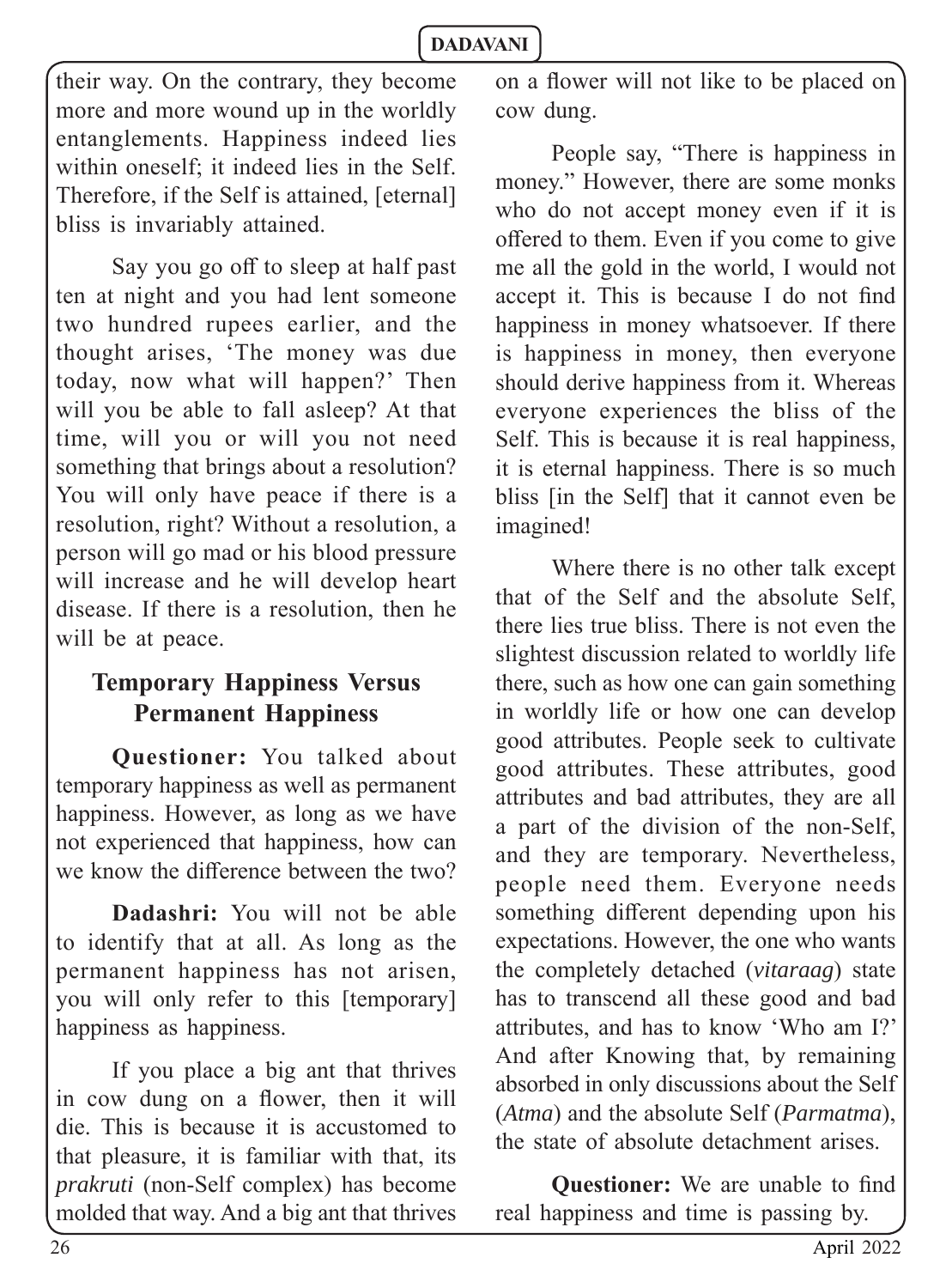**Dadashri:** If you want real happiness, then you have to first become Real [the Self] yourself, and if you want worldly happiness, then you need to lead a worldly life. The nature of worldly happiness is that of input and output (*puran-galan*); it comes and then goes, it is characterized by duality. It is only when You attain realization of 'Who am I?' that real happiness will always prevail.

## **When Does Satisfaction Remain?**

**Questioner:** All these people who are chasing after money, why do they not maintain satisfaction (*santosh*)?

**Dadashri:** If someone were to tell you, "Be satisfied," then you would say, "Sir, why aren't you doing it, yet you are telling me to do so?" In reality, satisfaction is not something that remains by keeping it. Moreover, it's not something that can be maintained by someone telling one to do so. Satisfaction in fact automatically remains in proportion to the amount of knowledge one has. Satisfaction is not something to be done, it is actually a result. Your results are dependent upon how you gave your exam. Similarly, satisfaction is a result of however much knowledge you have. It is for the sake of maintaining satisfaction that these people work so hard!

The antonym of greed is satisfaction. In the past life, if one had understood some knowledge, not Knowledge of Self, but if he understood worldly knowledge, then satisfaction has emerged for him, and as long as he has not understood this, greed continues to remain.

If one has indulged (*bhogvelu*) [in worldly pleasures] for infinite lives, then he has the satisfaction that, 'Now I don't want anything,' and if one has not indulged in them, then all kinds of greed will creep in! Then he keeps feeling, 'I want to enjoy this or that or the other thing.'

What is satisfaction? One has enjoyed something in the past, therefore he has the feeling of satisfaction in it.

## **The Thirst for Money Is Quenched Through Contentment**

In worldly life, when you eat, drink, and indulge, you feel satisfaction, but not contentment (*trupti*). New seeds are sown from satisfaction, but when there is contentment, then the 'thirst' does not persist, the 'thirst' dies down. There is a lot of difference between contentment (*trupti*) and satisfaction (*santosh*). Satisfaction is something everyone has, but only a rare person has contentment. In satisfaction, thoughts will arise again. After eating *doodhpak* (milky pudding), one will feel the satisfaction of eating it. However, if the desire to have it again remains, that is called satisfaction. Whereas with contentment, the desire never arises again, not even a thought arises about it. The person with contentment does not even have a single thought about sexuality. As it is, no matter how much understanding a person has, because of the lack of contentment, he becomes entrapped in sexual and sensual pleasures! The Science of the *vitaraag*  (absolutely detached) Lords indeed brings about contentment.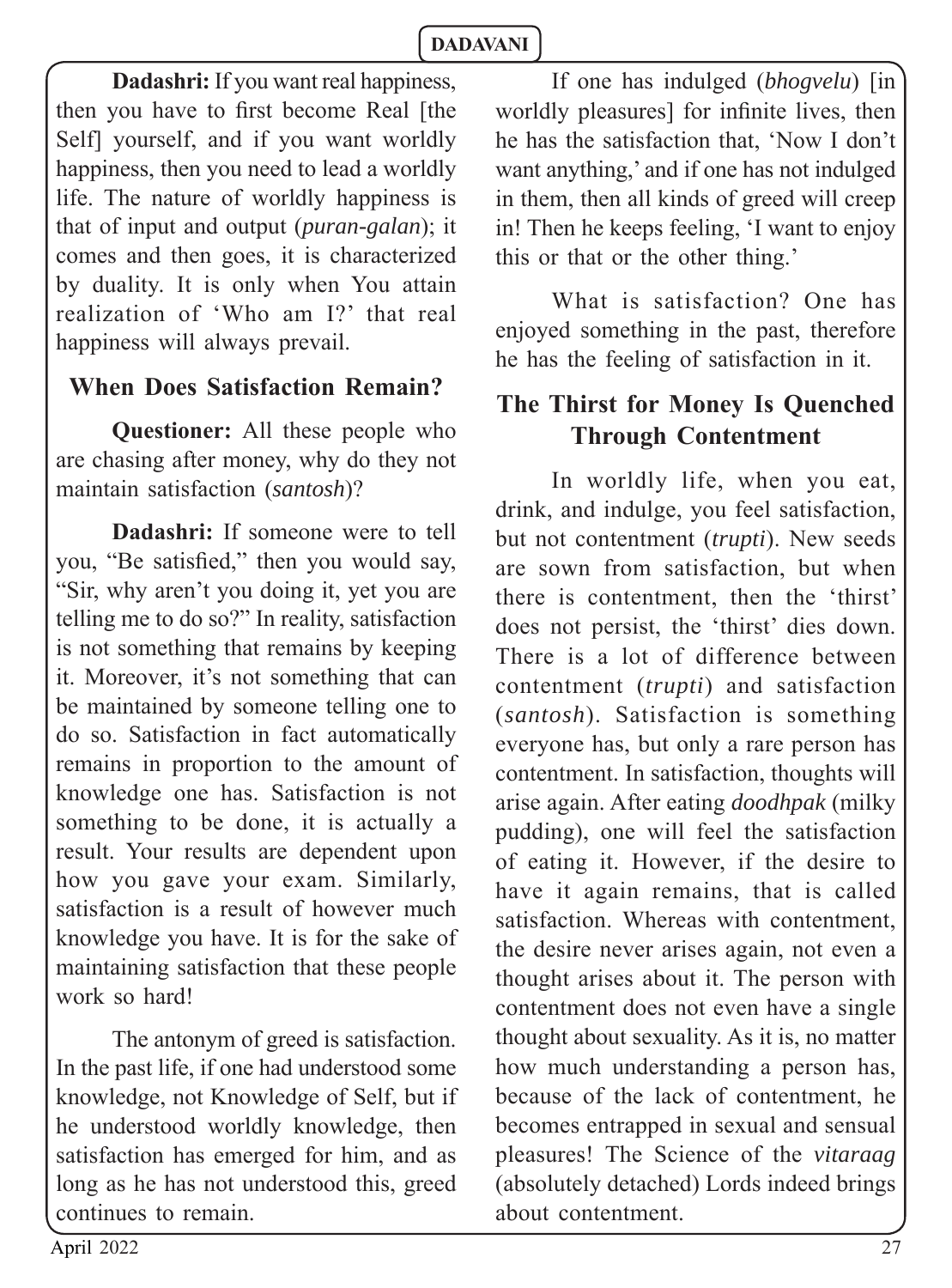People say, "I am eating." Hey, you are extinguishing the hunger that has arisen, aren't you? The thirst for water is good, but the thirst for money is considered dire! Contentment for that will never arise, it will not be quenched with any kind of water. This desire will never be fulfilled. Satisfaction may arise, but there will never be contentment.

To feel contentment in worldly things is the science of the mind, and to feel contentment in the Self is the Science of the Self.

## **Akram Vignan Itself Will Lead to the Dissolution of Intents**

**Questioner:** Shouldn't our *mahatmas* have the intent, 'I want to become free from this business'?

**Dadashri:** Even if one does not have such intents, this *Akram Vignan* itself will lead to the dissolution of one's intents. If such intents do remain, then that is indeed the best thing. If there are such intents, then one shouldn't wait for *Akram* (the step-less, direct path to Self-realization). And if such intents do not remain, then one shouldn't worry about it. *Akram* will give him a push and release him. If one develops a fever, then from all sides, it will make him ready to give it up.

With regard to your business, remain sincere to the business, but without 'stickiness' [excessive involvement; with attachment or abhorrence]. It will happen, now it is *vyavasthit* (the result of scientific circumstantial evidences). You should not maintain such an attitude either, 'There is no problem if it happens

later. It is *vyavasthit*, what is the problem if it happens later?' You should not use such words. You need sincerity over there too.

**Questioner:** Is hoarding money considered as 'stickiness' or not?

**Dadashri:** No, there is no problem with hoarding money. One should hoard money. To throw it away [spend frivolously] is considered as it being 'sticky'. To throw it away by not using it for a good cause is a waste. Money that is hoarded will not be wasted. Money that has been hoarded will be of use, it will be helpful. But there should be no 'stickiness' towards it! And you should not remember the money that you have hoarded. Even if it is twenty hundred thousand rupees. Do not make it 'sticky', that is all. For me, even if I were to touch clarified butter, there would be no stickiness. No matter what you pour, there is no stickiness. Some people's tongues are such that even if you put clarified butter on it, the tongue does not become sticky. Whereas for some people, even if they drink milk, their tongue becomes sticky. The tongue has such capacity that it removes any kind of stickiness. Similarly, there is such capacity here [in *Gnan*] too, and now that will develop in you!

Let the rupees touch your hand but don't let the hand become 'sticky'. The hand should not become 'sticky'.

**Questioner:** Dada, please explain what that means.

**Dadashri:** People do not have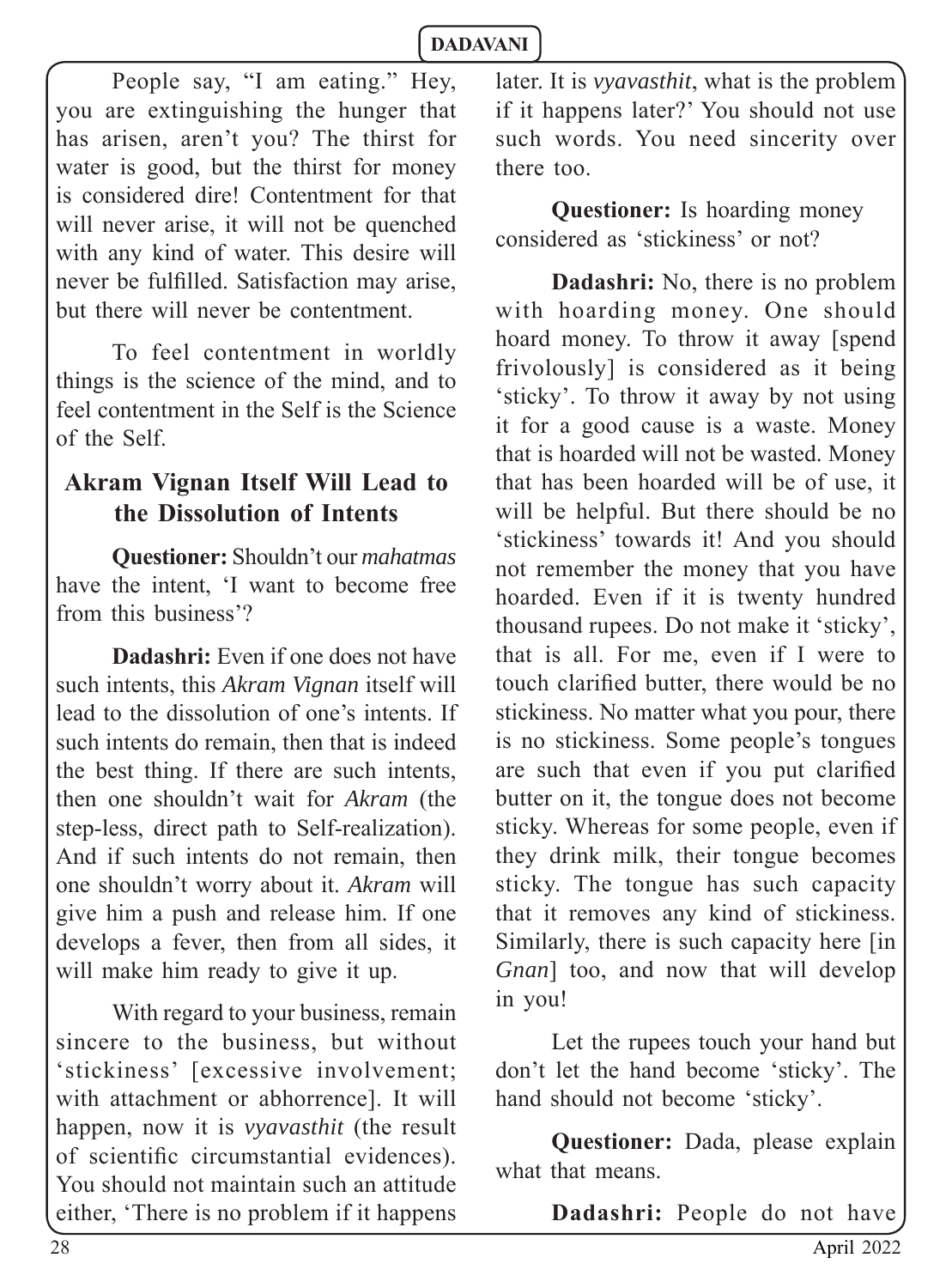dislike towards money, but now a liking for money should not develop. There will not be any dislike, will there! There is no such person who is like that! 'We' don't like or dislike it, whereas you end up liking it. Because it is money, you end up liking it. This is because as there is no dislike, it ends up on the other side. But even that is discharging for you now, it is not charging.

Some people say, "Please accept my money as a donation with your own hands, that will make me happy." So then I accept it, 'Alright then, give it.' I will never let it become 'sticky'! There will be a problem only if it becomes 'sticky'!

#### **Money Is a By-Product**

Money is a 'by-product'; it cannot be the [main] 'product'. If its production were possible, then we would open factories of it, and money would be produced. But no, money is actually a 'by-product'. The entire world needs money. So how hard are we going to work so that money comes to us? It is necessary to understand this. Money is a 'by-product'. So it will come automatically as a result of the [main] 'product'; it is such that it will come naturally. However, people have opened up factories of money. They have made money the [main] 'product'.

What is the current era of the time cycle like? People of the current era of the time cycle are preoccupied with how to acquire goods, how to cheat others, how to sell adulterated goods, and to enjoy objects of pleasure that are not legitimately theirs; if they have free time

after this, only then will they look for something else, won't they? These things have not increased happiness. When is it considered happiness? If the 'main product' is generated. This worldly life is actually a 'by-product'. This body, material things, wife, bungalows, have been received because of some [merit karma] that was bound in the past [life]. If all of these were attainable through hard work, then even the laborers would attain them, but that is not the case. The wrong understanding has set in for people today, and that is why they have opened up factories for the 'by-product'. A factory for the 'by-product' should not be opened.

Money should not remain in your attentive awareness (*laksh*).

All work has a purpose, as to why that work is being done! If a noble intention is decided upon, which means for example, if one wants to build a hospital with the intention, 'May patients attain good health, become happy, experience joy, may their vitality power increase'; if you have decided upon such a noble intention and if that work is carried out with the sole intent to serve, then what is the 'by-product' of that? Money! Therefore, money is a 'by-product'; do not consider it to be the 'main product'. The entire world has made money alone its 'main product', and that is why people do not get the benefit of it as a 'by-product'. So, if you decide solely on the intent to serve, then as a 'by-product', even more money will come. Therefore, if you keep money as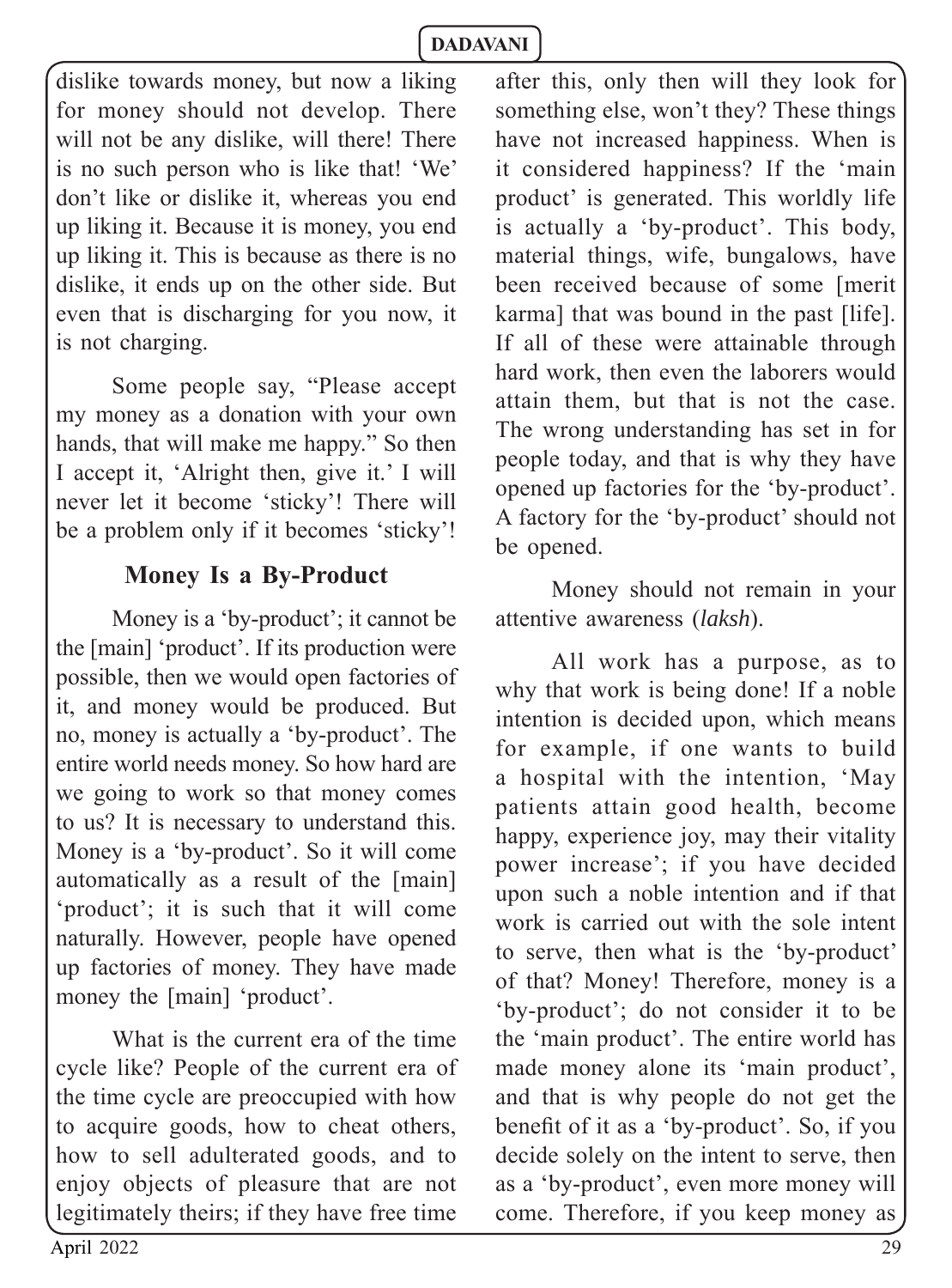a 'by-product' only, then more money will come. Instead, people are doing this work with the intention to earn money; that is why money does not come. That is why I am telling you to set this intention: the constant intent to serve. Then the 'by-product' will keep coming on its own. Just as a 'by-product' does not require any effort at all, it does not require any expenses, it is free of cost, similarly, this money is also attained free of cost! Do you want this sort of money or do you want black money? You don't want black money? So that's good! The one that you get free of cost is so wonderful! Therefore, decide upon the intent to serve; to serve all human beings. Since you opened up a clinic, whatever knowledge and skill you have should be used with the intent to serve others; that should be your only intention. As a result of that, you will continue to receive other things free of cost, and you will never be short of money. Whereas those who did it just to earn money incurred a loss. Yes, of course, since the 'factory' was established just to produce money, then there would be no 'by-product' at all, would there! This is because money is itself the 'by-product' of the [main] 'product'! Therefore, you should decide on the [main] 'product' so that you continue to receive the 'byproduct' free of cost.

All other 'production' is nothing but a 'by-product', [whereas] in this, all the things that you want are continuously received; moreover, they come easily. Just look, because people made money their [main] 'product', it does not come to them easily these days. They run around in a restless state and they go about wearing frowns on their faces! They have wonderful home-cooked food to eat and drink, and so much convenience. The roads are so nice; when they walk on the roads, their feet do not become dusty! Therefore, serve mankind, because God resides within them. God is seated right within. If you go searching for God outside, then you will not find Him out there. You are a doctor so I am telling you to serve humans. If someone were a veterinarian, I would tell him to serve animals. God also resides within animals; however, in humans, God has manifested particularly!

Whatever is done in order to attain the Self is the 'main product', and because of that, the 'by-product' is gained and all the necessities for worldly life are fulfilled. I maintain only one kind of 'production' for myself: 'May the entire world attain absolute peace and may some people attain liberation!' This is my 'production', and I keep on receiving the 'by-product' of that. Compared to you, 'we' receive different [better] kind of tea and snacks; what is the reason for that? It is because my 'production' is of a higher kind than yours! Similarly, if your 'production' were to be of a high quality, then your 'by-product' would also be of a higher kind.

The 'main product' is the means for [attaining] *moksha*, and you should attain that from the *Gnani Purush*. Then the 'byproduct' of worldly life will certainly come to you automatically, free of cost. Infinite lifetimes have been wasted over this 'by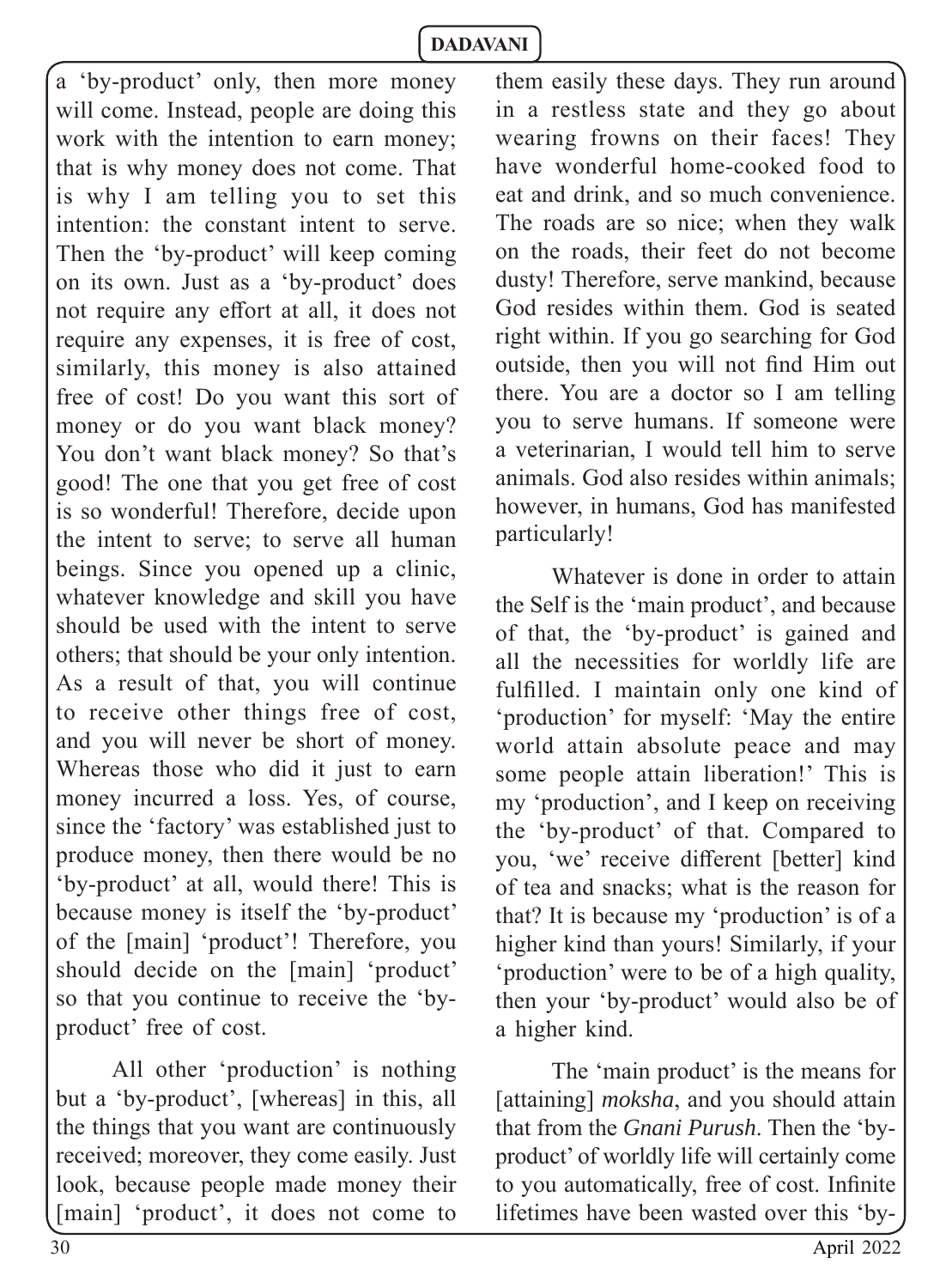product', through adverse meditation! Just once attain *moksha*, so the turmoil comes to an end!

## **Monetary Dealings for One Who Has Attained Gnan**

**Questioner:** If Dada's *mahatmas* have money, then what should they do about it?

**Dadashri:** That is not a problem. It is not a problem for you, you [Chandubhai; the relative self] should carry out monetary dealings. Dada is looking over you. If a problem arises for you within, then you should ask 'us', that is all. 'We' have to do all of this. 'We' are indeed telling you that 'we' have to do all of this. 'You' do not have to do anything. 'You' have to remain in 'our' *Agnas* (five special directives given by the *Gnani Purush* after *Gnan Vidhi*).

Everything will come, all you have to do is carry out monetary dealings. It is not Your interaction, nevertheless, 'I have to do it'; that should remain [in the awakened awareness]. You should say, "It is not worth doing it, yet I have to do it." Just see to it that you don't become fond of it. Eat, drink, eat everything, that is what I am saying.

Now do things so that money is used for a good cause. For a good cause means to use money for people other than yourself. Or if you get good books printed and distribute them to people, then that will benefit people; that is referred to as *gnandaan* (the donation of knowledge). If the money is used for charity, then let it be used for that.

You invest all your money towards earning more money, whereas I say, "Spread your money freely over here. And I do not touch that money." Money is not the truth; money is not the absolute truth. It is a relative truth. If you give me this gold, then it is of no use to me at all. In Mumbai, when all the ladies offered me their gold chains, I told them, "They are of no use to me. If you have illusory attachment (*moha*), then you keep them. I do not want anything of yours." They replied, "No, we have such a fervent intent, we would like to give them away. So I told them, "Then it is your choice. Otherwise, 'we' do not want them." They had the intent to make a crown for Lord Simandhar Swami. So I told them, "Go ahead and donate them." Otherwise, we do not want anything.

## **As the Love for Money Declines, One Becomes the Self**

That which you wish to attain, when will you attain it from me? When will you be able to come closer to me? It is when you surrender the thing that is dearest to you. It is when you surrender the thing that is most dear to you in worldly life, in worldly interactions, that you can come closer. You have surrendered this mind, speech, and body to me, but one thing still remains: money! If you surrender that to me, then you can come closer. Now, I do not have any need for it. So how can you offer it to me? However, if some means arise, then it can be surrendered! So, ever since you donated some money last year, do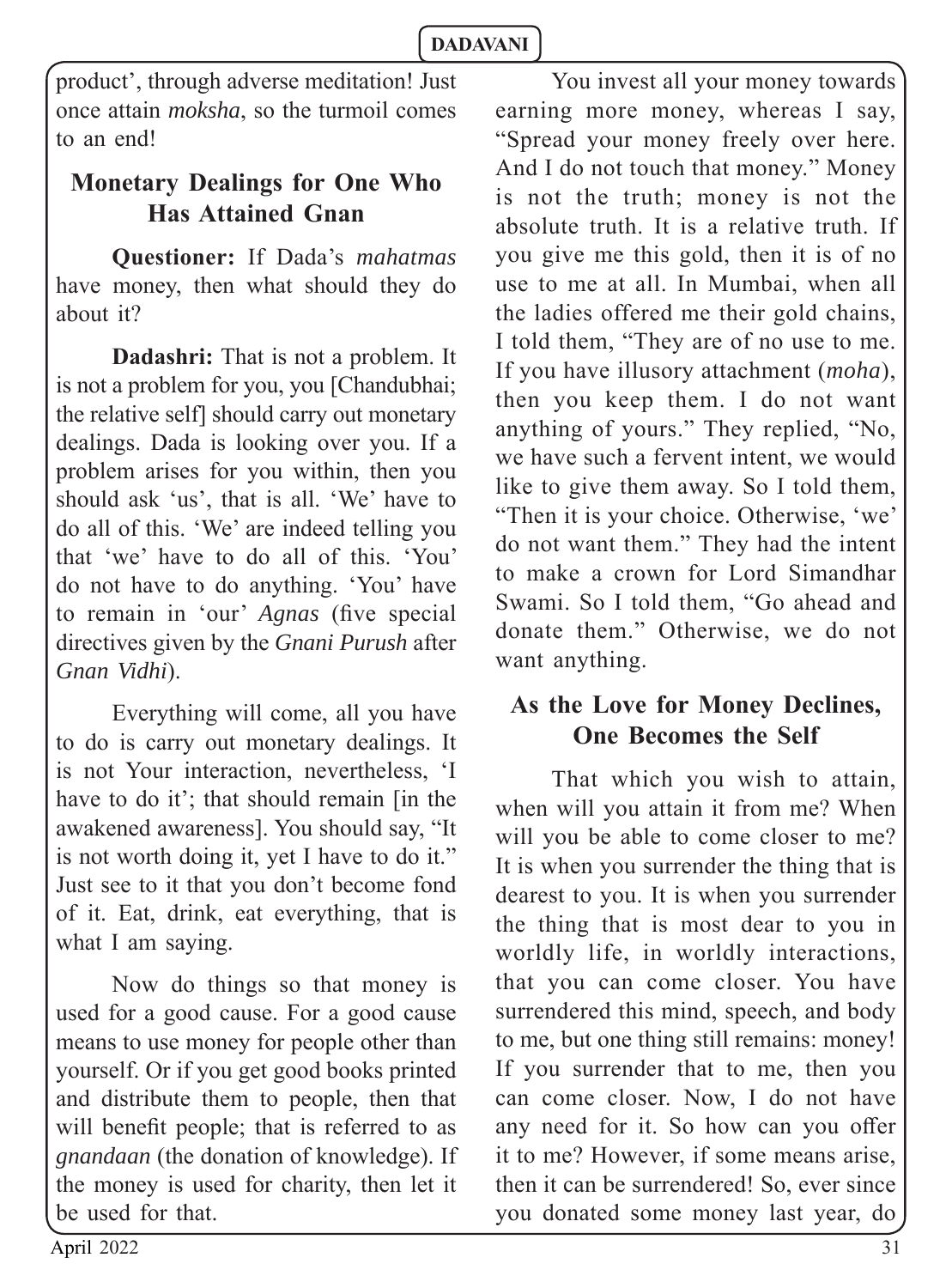you feel that you have formed a firmer connection?

**Questioner:** Yes, Dada.

**Dadashri:** That is indeed the method for this, otherwise the connection would not strengthen. It would continue to remain disconnected. Now, over here, we had no such system of taking money, did we! We were not accepting it at all, were we! Until then, the mind remains disconnected. When it comes to the topic of money, the mind gets stuck there. Otherwise, the mind would become disconnected from there. People have love for the *Gnani Purush*, so the *Gnani Purush* says, "Give it away to others [for a charitable cause]!"

As the love for money declines, one becomes the Self!

## **This Is the Final Stand, Now Become Alert**

People ask me, "When will *samadhi sukh* (the bliss of the state free from the effects of mental, physical, and externallyinduced suffering) prevail?" So I tell them, "It is for the one who does not want anything at all. It is when the tuber of greed dissolves." When the tuber of greed dissolves, happiness prevails. Otherwise, the one with a tuber of greed does not experience any happiness whatsoever, does he! So give away magnanimously; however much you give away, you will gain that much!

For infinite lives, one has only done the same thing over and over again, hasn't he? And it had become set in his mind, 'It is due indeed to this, due to greed that I am at peace!' Now that greed also leads to getting beatings sometimes. And now, with this [*Gnan*], peace remains and happiness is experienced. After realizing the Self, that greed begins to leave. Up until now, greed was the last station. Now the Self has become the last station, so the inclination continues evolving on its own!

It is still possible to understand to a certain extent in this era of the time cycle. Now the time that is approaching is such that things will run smoothly for approximately two to three thousand years. A very elevated state will come. The state will be similar to how it was during the time of Lord Mahavir. Therefore, if you take advantage of that time, then it is worthwhile. Now change your internal state afresh, [with the intent] that, 'Now I want to live only for the *Gnani*.' You are going to get everything else that is in your karmic account; You should continue doing Your work. You will inevitably get the result of that. All the other intents, the other internal states are worth changing. Otherwise, are you going to take all this along with you?

## **Questioner:** No.

**Dadashri:** No matter how much money you have, that money is not going to come with you. So get Your work done. You will not encounter the path to *moksha*  again. The path to *moksha* will not return for another eighty-one thousand years. This is the final stand; there is no other stand ahead.

 **~ Jai Sat Chit Anand**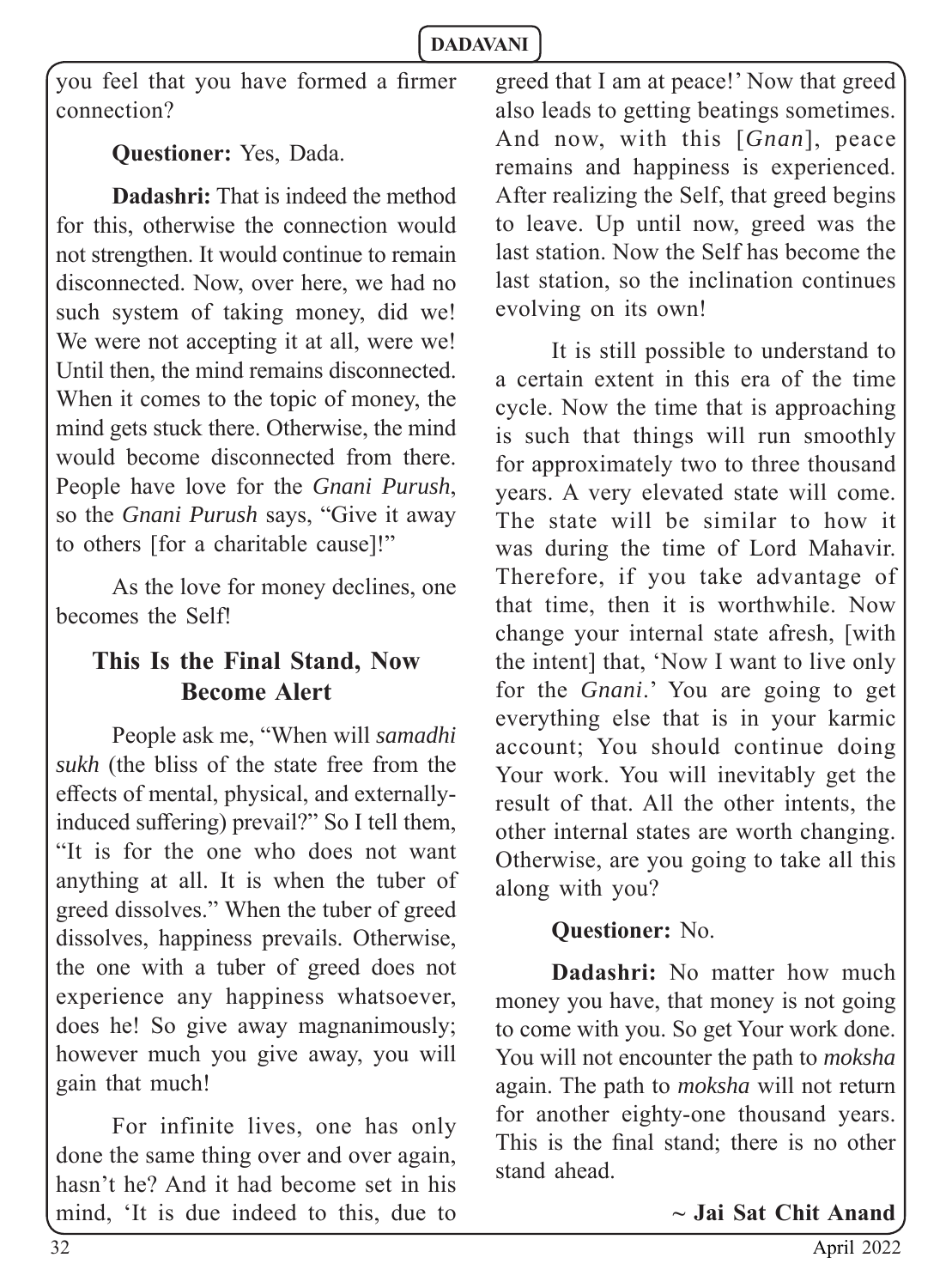#### **They Are Akin to Living and Awakened Gods**

What is the most suitable use of money today? One might ask, "Is it to give donations outside? To give money to colleges?" No, to feed our *mahatmas* (Self-realized Ones in *Akram Vignan*). To give them satisfaction is the best approach. *Mahatmas* like these cannot be found anywhere in the world. There [where *mahatmas* are present], *Satyug* (era of the time cycle that is characterized by unity in thoughts, speech, and action) is indeed evident. And if you visit them, their only desire the entire day is of how good things can happen to you.

If you don't have the money, then you can eat or stay at [some *mahatma's* place], all that is indeed ours. It is mutual. Whoever has surplus [money], use it. And if you have an abundance [of money], then use it to give happiness to all human beings, that is good, and beyond that, use it for the happiness of every living being.

Otherwise, if you give to schools and colleges, you will get recognition for that, but this is genuine. I give you a guarantee that these *mahatmas* are completely genuine. It doesn't matter what they are like. They may have less money, yet their motives are clean, moreover, they have very good intentions. The *prakruti* (inherent characteristic traits) is bound to be different for each individual. These *mahatmas* are akin to living and awakened Gods. The Self has manifested within them. They do not forget the Self even for a moment. The Self has manifested within them; God is present there.

**Questioner:** Do we not get the result of feeding people?

**Dadashri:** You do get the result of it, but you get praised for it here itself, that is all. You get the result of that here itself. Whereas you get the result of that [donation] for which you are not praised over there [in the next life].

**Questioner:** So one has to take it [the merit karma bound as a result of giving a donation] along with him, isn't that so?

**Dadashri:** You have to take that with you. The [merit karma bound as a result of giving] ten rupees, you have to take that with you, and if you get praised over here, then it has gotten used up.

**Questioner:** In that case, we will have to stop feeding people from tomorrow.

**Dadashri:** Feeding people is mandatory for you. There is no choice but to carry out that which is mandatory.

What is this like? You should feed *mahatmas*; it is a different thing to feed other people. You will get praised for that. Here, no one has come to praise you. You will never find such *mahatmas* nor will you find any *Brahmins* (those of the highest social rank in the traditional Hindu caste system) who are like them in this world. They do not have any desire to take anything from you, these *mahatmas* do not have any ulterior motive. What are these *mahatmas* like? They do not get involved in taking any sort of advantage. So where would you find such *mahatmas*? The entire world is selfish; these *mahatmas* are genuine people. There cannot be such people anywhere in this world!

They [*mahatmas*] do not have the ulterior motive that this doctor will come in handy someday. Such a thought never even arises in their mind, whereas for those people [without Self-realization] when a doctor shows up, they immediately think, 'He will come in handy someday.' Hey mortal one, why are you doing this, for the sake of obtaining medicine? You are healthy, yet you are running around for the sake of obtaining medicine.

 If only one understands a word of what I say about these *mahatmas*; they are like God, but these *mahatmas* are not aware of it. If you serve them tea, serve them a meal, serve them some other food, that is considered the greatest *yagna* (a Hindu ritual in which things are offered into a sacrificial fire with a specific objective), it is a first class *yagna*. Even if one sells their bangles to feed them, it is very good. Bangles do not give peace. If one sits with *mahatmas*, they do not have any deceitful intent. So, you should keep feeding *mahatmas* as much as you can. Even if you serve them a cup of tea, it is more than enough.

#### **(From Param Pujya Dadashri's Gnanvani)**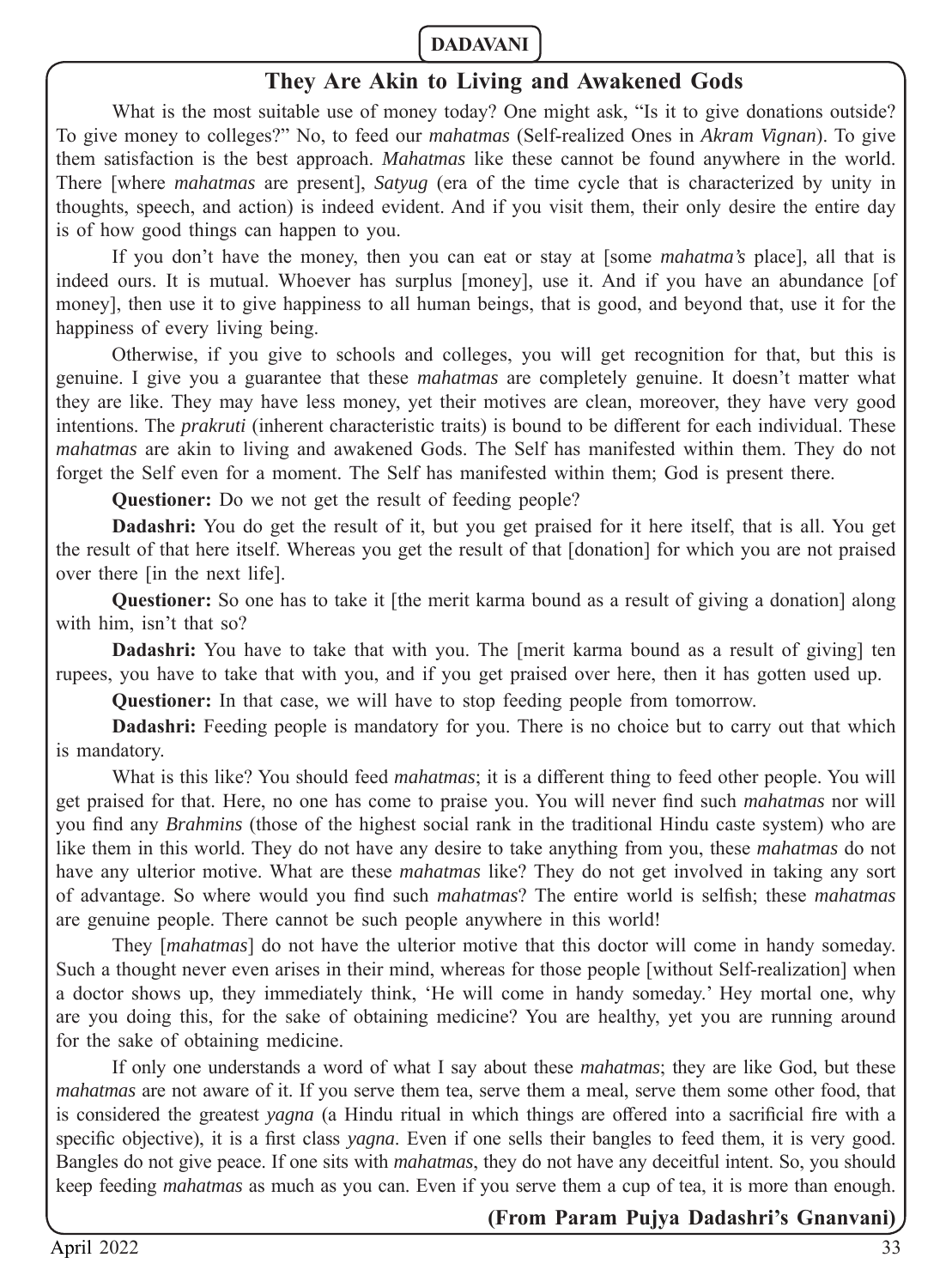## **Atmagnani Pujya Deepakbhai'ඌ Satsang Programs**

## **Bhopal**

**19-20 April** (Tue-Wed), 6 to 8-30 pm - **Satsang & 21 April** (Thu), 5 to 8-30 pm - **Gnan Vidhi Venue :** New Campion School, E/7, Arera Colony, Near Shahpura Lake, Bhopal. **Ph. :** 7879518779

## **Hyderabad**

**23 April** (Sat), 6 to 9 pm - **Satsang & 24 April** (Sun), 5-30 to 9 pm - **Gnan Vidhi Venue :** Shree Hanuman Vyavamshala Stadium, Sultan Bazar, Hyderabad. **Ph. :** 9393052836 **25 April** (Mon), 6 to 9 pm - **Satsang Venue :** Birla Science Museum, Adarsh Nagar, Hyderabad. **Ph. :** 9393052836

## **PMHT Shibir - Year 2022**

**8 to 12 May** (Sun-Thu), - **Time to be Announced**

**Note :** This *shibir* is specially arranged for married *mahatmas* only, for those who have taken *Atma Gnan*.

**Adalaj Trimandir**

**14 May** (Sat), 5-30 to 8 pm - **Satsang**

**15 May** (Sun), 4-30 to 8 pm - **Gnan Vidhi**

## **Spiritual Retreat in Hindi - Year 2022**

| 18 May (Wed)   | 10-30 am to 12 pm      | - Aptaputra Satsang                           |
|----------------|------------------------|-----------------------------------------------|
|                | 4-30 to $7 \text{ pm}$ | - Satsang                                     |
| 19 May $(Thu)$ | 10-30 am to 12 pm      | - Satsang                                     |
|                | 5 to 8-30 pm           | - Gnan Vidhi                                  |
| $20$ May (Fri) | 10-30 am to 12 pm      | - Satsang on Mata-Pita Aur Bachcho ka Vyavhar |
|                | 5-30 to $7 \text{ pm}$ | - Satsang Parayan (Paisa no Vyavhar)          |
| 21 May $(Sat)$ | 10-30 am to 12 pm      | - Special Satsang for WMHT                    |
|                | 5-30 to $7 \text{ pm}$ | - Special Satsang for MMHT                    |
| 22 May $(Sun)$ | 10-30 am to 12-30 pm   | - Pujyashree Darshan                          |
|                | $5$ to $7$ pm          | - Satsang                                     |
|                |                        |                                               |

**Note :** This retreat is specially for non-Gujarati, Hindi speaking people in India.

**Owned by : Mahavideh Foundation** Simandhar City, Adalaj - 382421, Dist-Gandhinagar.

© 2022, Dada Bhagwan Foundation. All Rights Reserved.

**Contacts : Adalaj Trimandir**, Simandhar City, Ahmedabad-Kalol Highway, **Adalaj**, Dist. **:** Gandhinagar-382421, **Gujarat, India**. **PH. :** 9328661166-77, **E-MAIL:** DADAVANI@DADABHAGWAN.ORG **WEB :** WWW.DADABHAGWAN.ORG **Mumbai :** 9323528901, **USA-Canada :** +1 877-505-3232, **UK :** +44 330-111-3232 **Australia :** +61 402179706, **Kenya :** +254 722 722 063, **Germany :** +49 700 32327474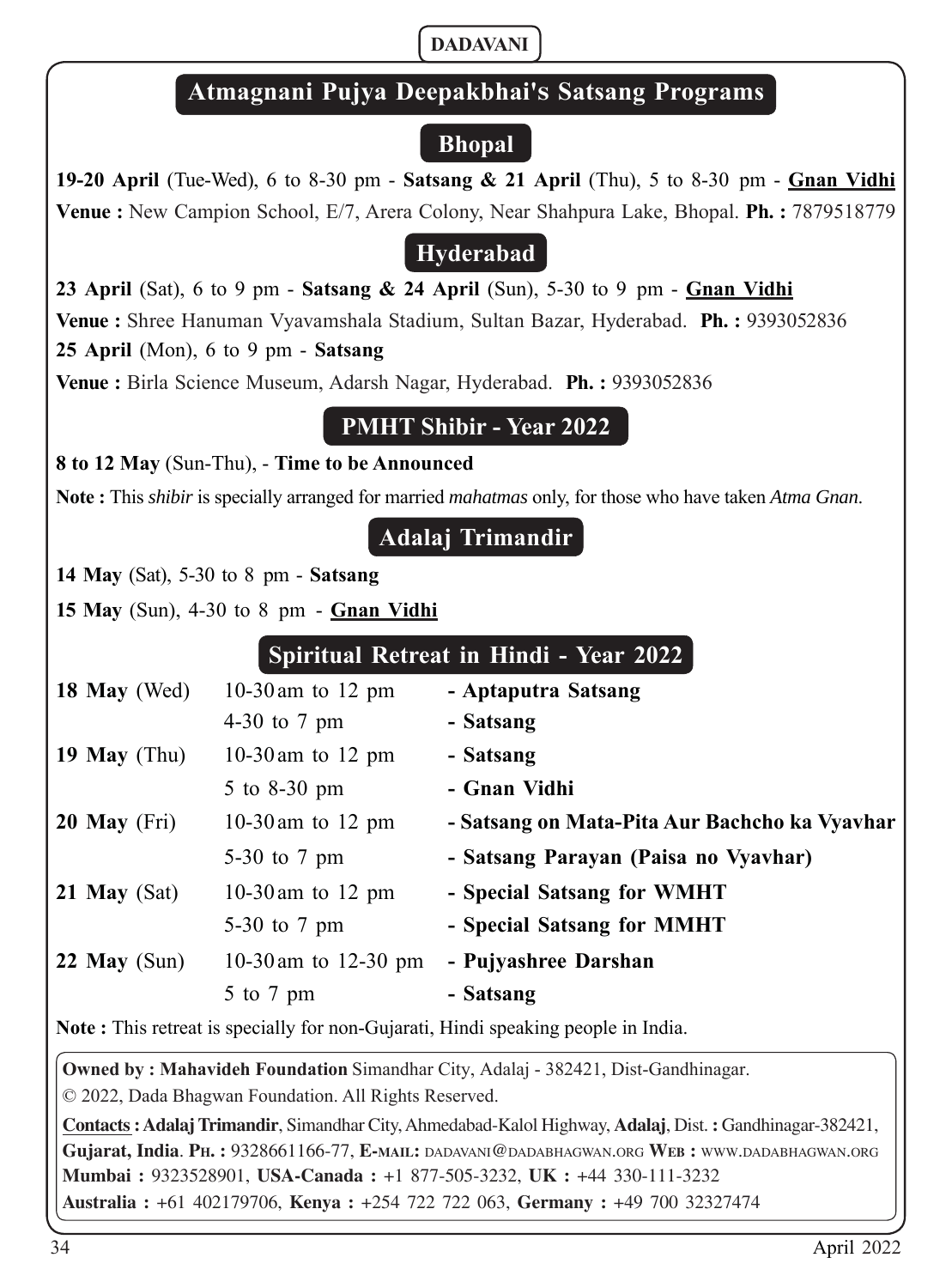

**April 2022** 

 $0 0 0 0$ 

201211